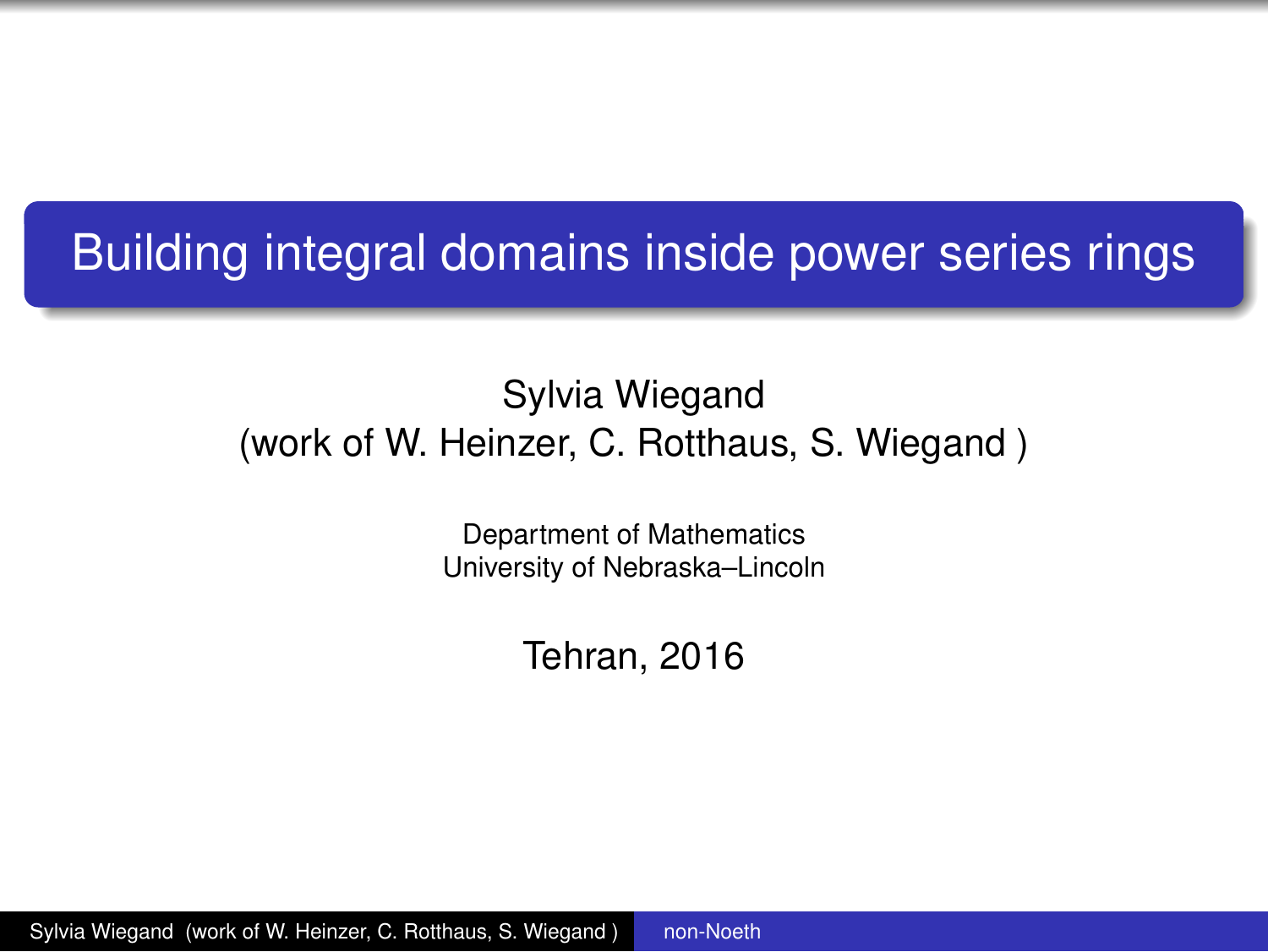Question1: [Judy Sally, 1990] What rings lie between a ring and its field of fractions?

Question 2: [inspired by S. Abhyankar's work] What rings lie between a ring and a power series ring containing that ring? Such as, between  $\mathbb{Q}[x,y]_{(x,y)}$  and  $\mathbb{Q}[y]_{(y)}[[x]],$  for  $\mathbb Q$  the field of rational numbers and  $x,y$ indeterminates over *k*.

*•∃* uncountably many *τ<sup>i</sup> ∈* Q[*y*](*y*) [[*x*]], that are algebraically independent over Q(*x, y*) [Abhyankar, PAMS, 1956]. (Even analytically indep.!)

*•* In our work we show *∃* a wide variety of integral domains fitting Questions 1 and 2. See book at:

[Reference: http://www.math.unl.edu/ swiegand1/2016Aprpower.pdf] (April 2016 version—May be updated September 2016.)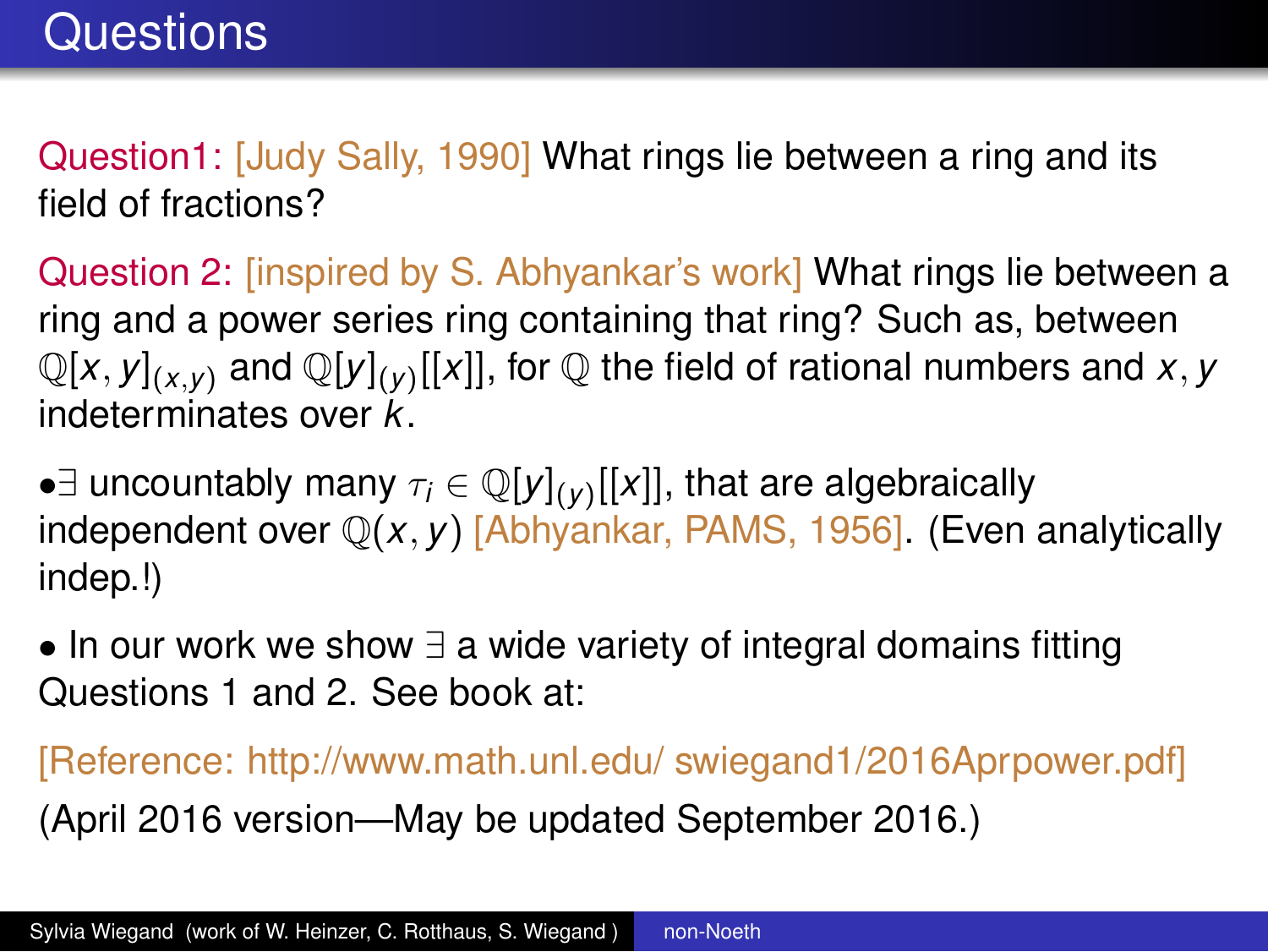Over the past eighty years, important examples of Noetherian integral domains have been constructed by: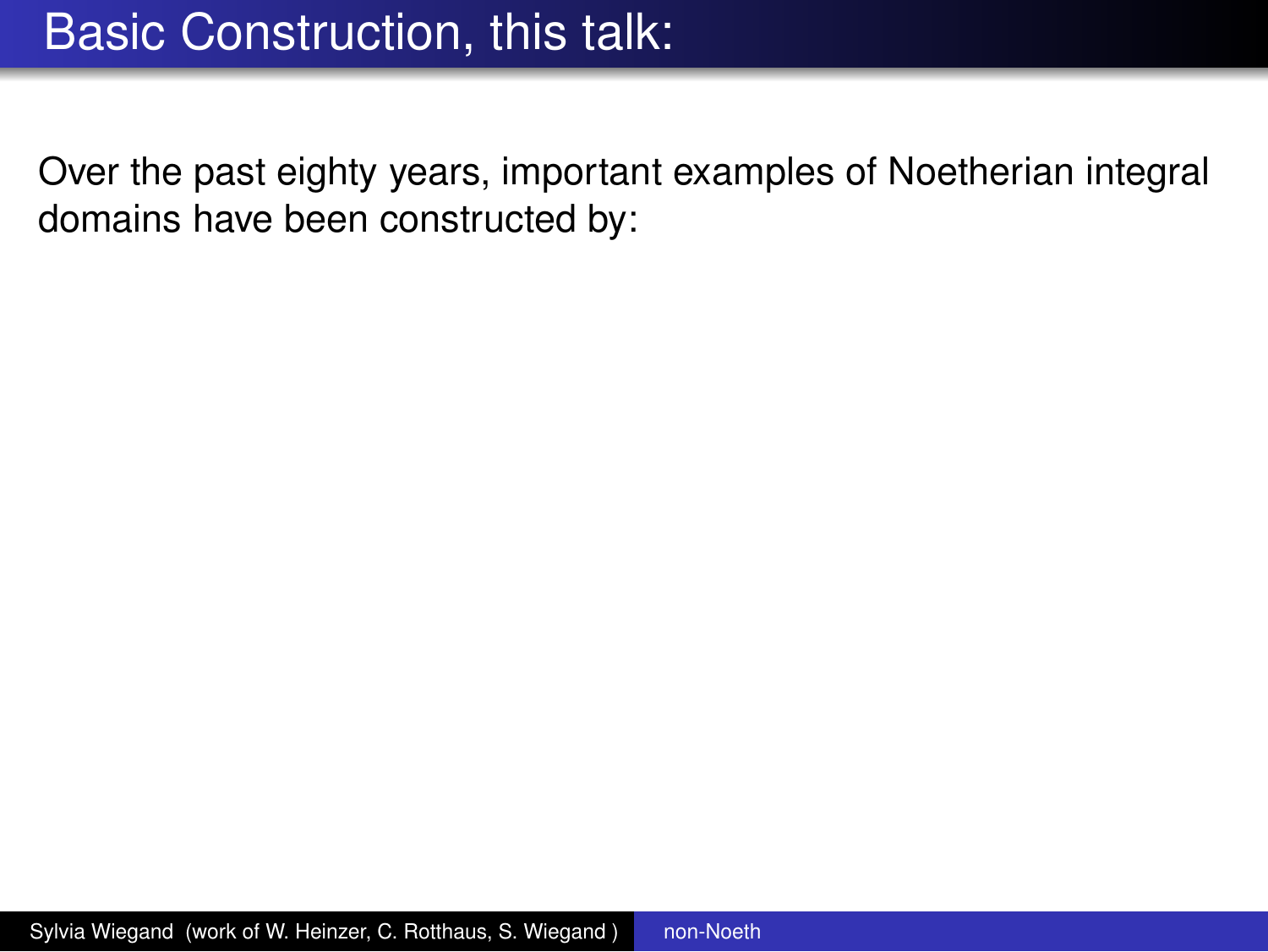Over the past eighty years, important examples of Noetherian integral domains have been constructed by:

### **Basic Construction 3:**  $|A| := L \cap S$ , where

- *• R* = a typical Noetherian integral domain *R*, such as, *k*[*x, y*](*x,y*) , *k* a field, *x, y* indeterminates over *k*,
- *• S* = a homomorphic image of a power series ring over *R*,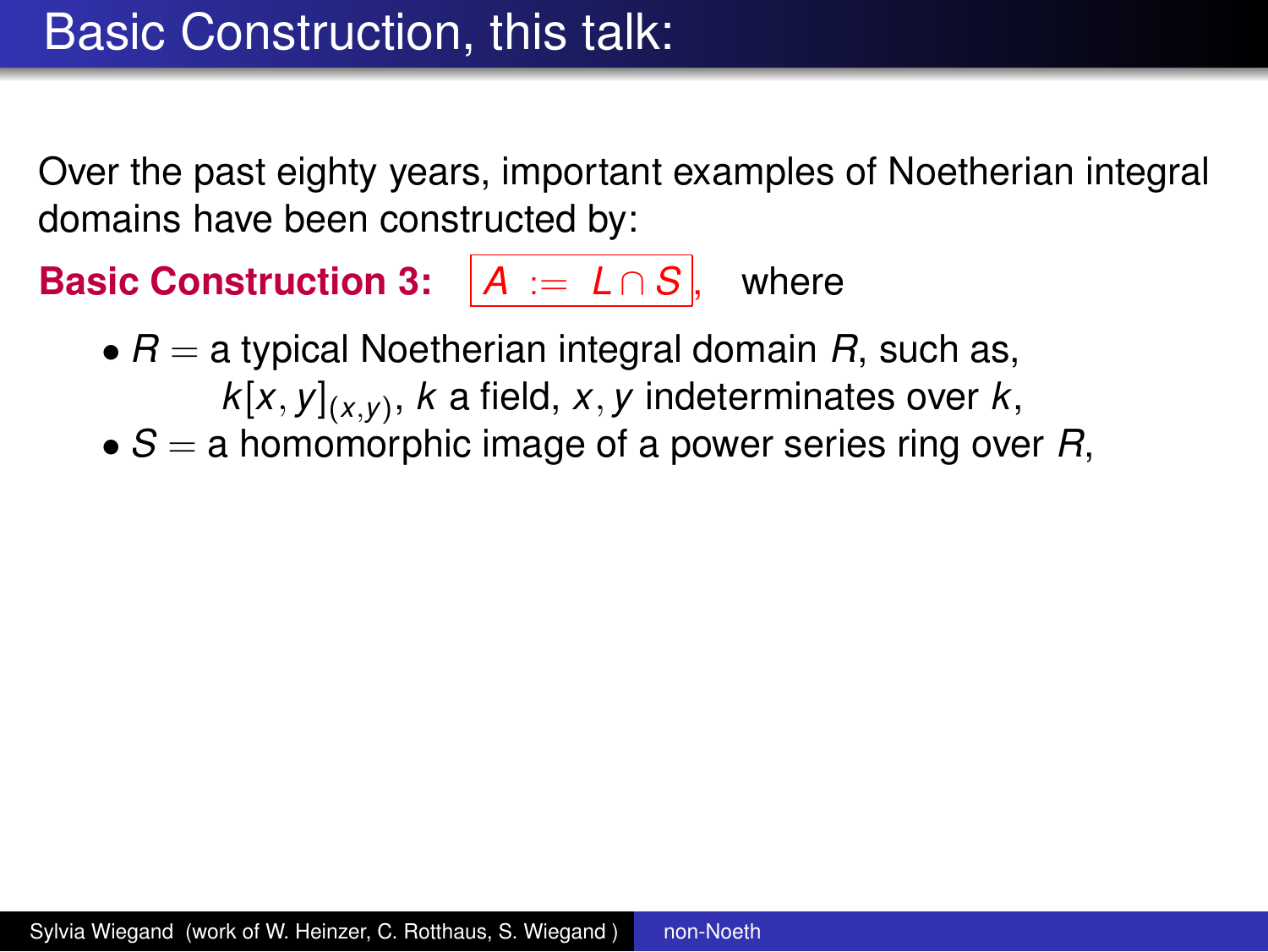Over the past eighty years, important examples of Noetherian integral domains have been constructed by:

### **Basic Construction 3:**  $|A| := L \cap S$ , where

- *• R* = a typical Noetherian integral domain *R*, such as,
	- *k*[*x, y*](*x,y*) , *k* a field, *x, y* indeterminates over *k*,
- *• S* = a homomorphic image of a power series ring over *R*,
- *• L* = a field with *R ⊆ L ⊆ Q*(*S*)*,* the total quotient ring of *S*.

Basic Construction 3 yields many unusual Noetherian or non-Noetherian extension rings *A* of *R*.

This talk: Classical examples of Nagata and Rotthaus simplified, streamlined by Basic Construction 1 & techniques of the book.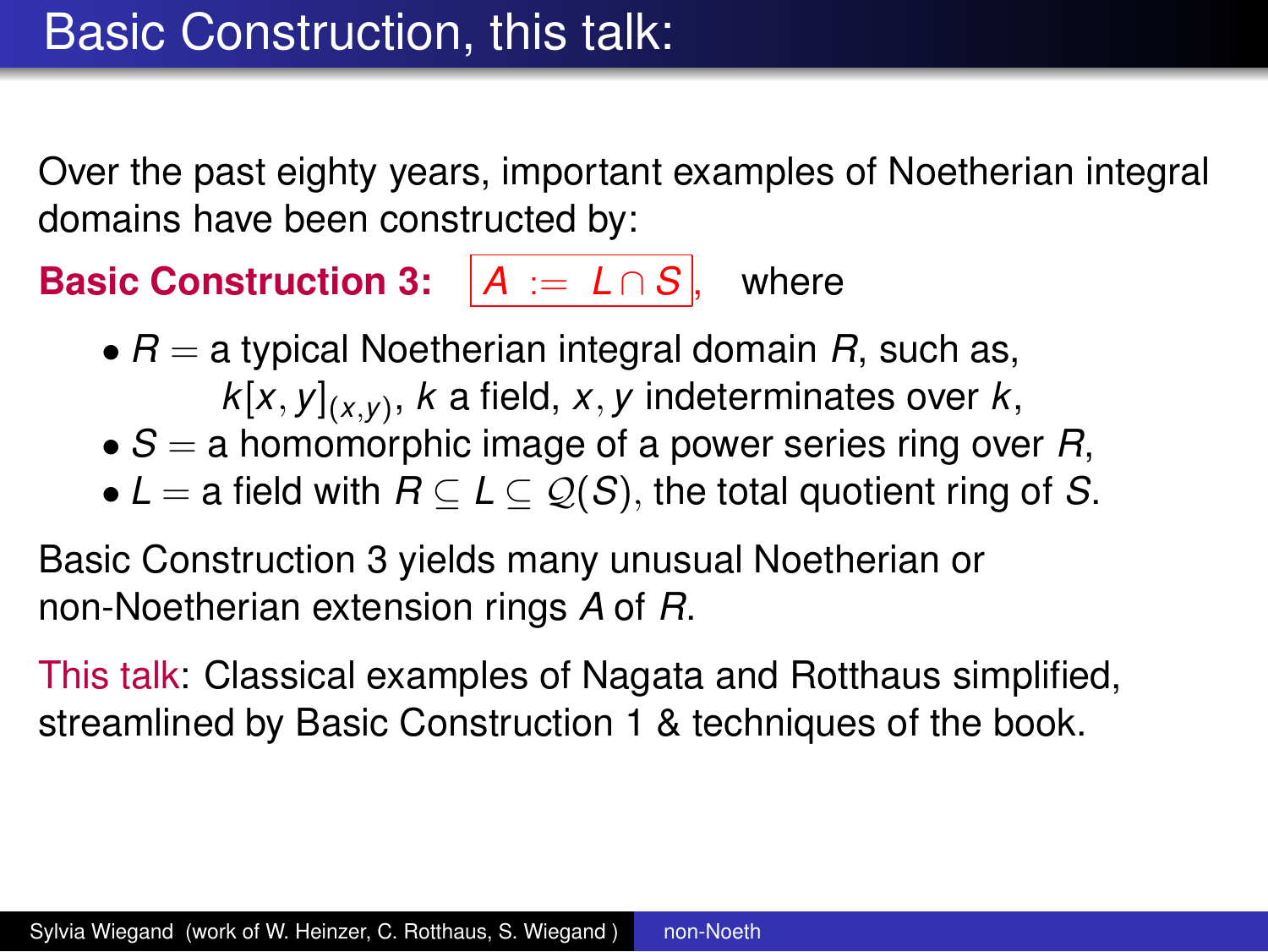Basic Construction 3 is universal in the sense that

For EVERY (*A,* n) = Noetherian local domain with field of fractions *L*, if

- *∃k* = a "coefficient field" for *A* (*k ∼*= *A/*n*, k ⊆ A*) and
- *• L* finitely generated over *k*,

then  $∃(R,m)$  such that  $•A = L ∩ S$ , as in Basic Construction 1, where

- $S = R/I$ , *I* = ideal of the m-adic completion *R*,
- *•* (*R,* m) a Noetherian local domain
- $k = a$  coefficient field for  $R$ ,
- *• L* = is the field of fractions of *R* and
- *• R* is "essentially finitely generated over *k*"

 $(R = (a \text{ fin. gen } k\text{-algebra}),$  localized).

Note: If time, we may show this universality property.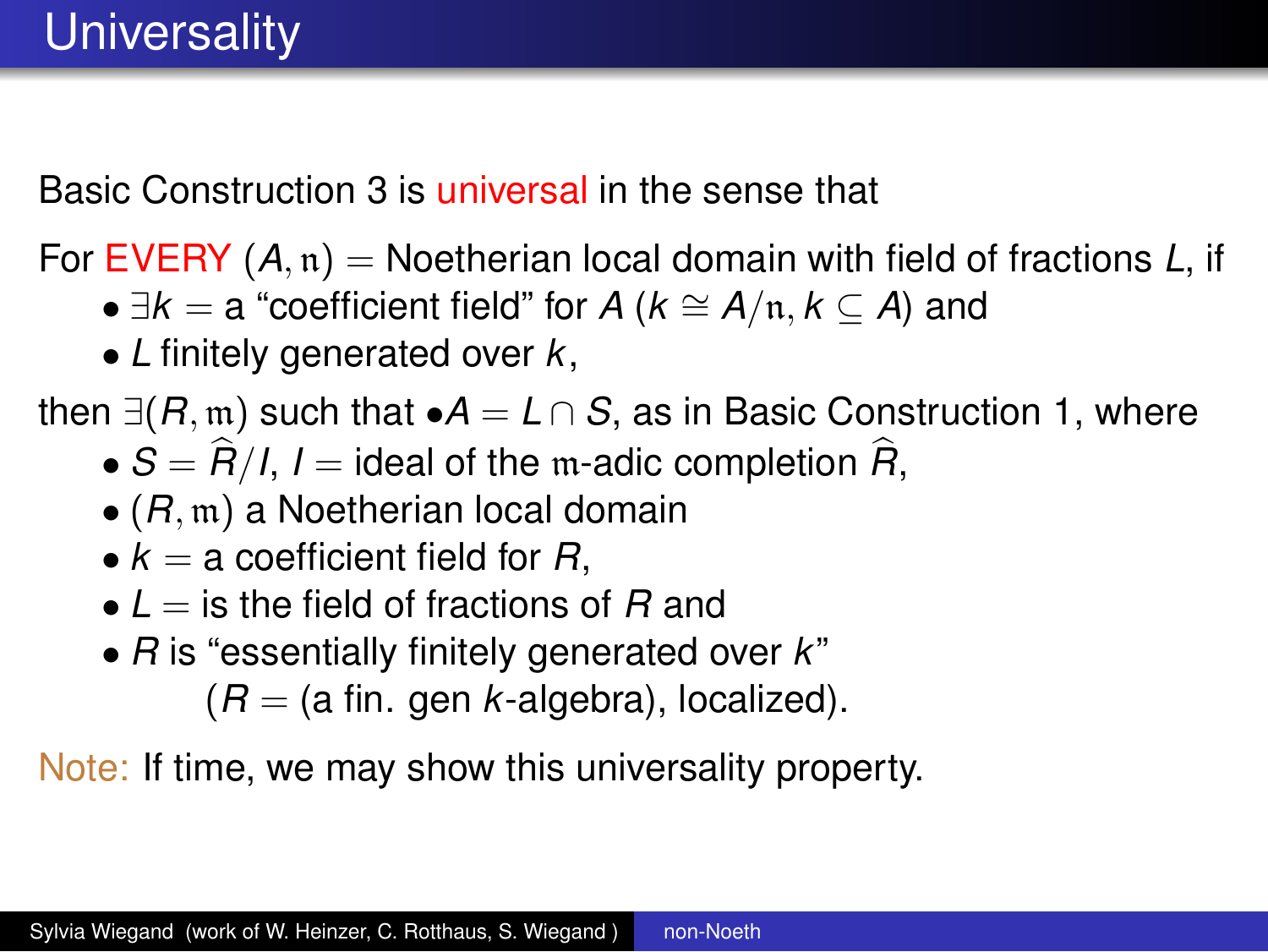## Two goals of book:

Goal 1: Construct new non-Noetherian integral domains to illustrate recent advances in ideal theory, such as examples featured in Ardibil.

Goal 2: Construct new examples of Noetherian rings,

• Continue tradition of [1930s] Akizuki, Schmidt, (on integral closure)

[1950s] Nagata *∗* (2-dim RLR, not Nagata, not excellent);

- [1970-1990s]. Brodmann & Rotthaus, Ferrand & Raynaud, Heitmann, Lequain, Nishimura, Ogoma (normal Noetherian local domain but not universally catenary), Weston and others.
- Christel Rotthaus *∗* (Nagata domain that is not excellent) (In book, we analyze & shorten some of these.)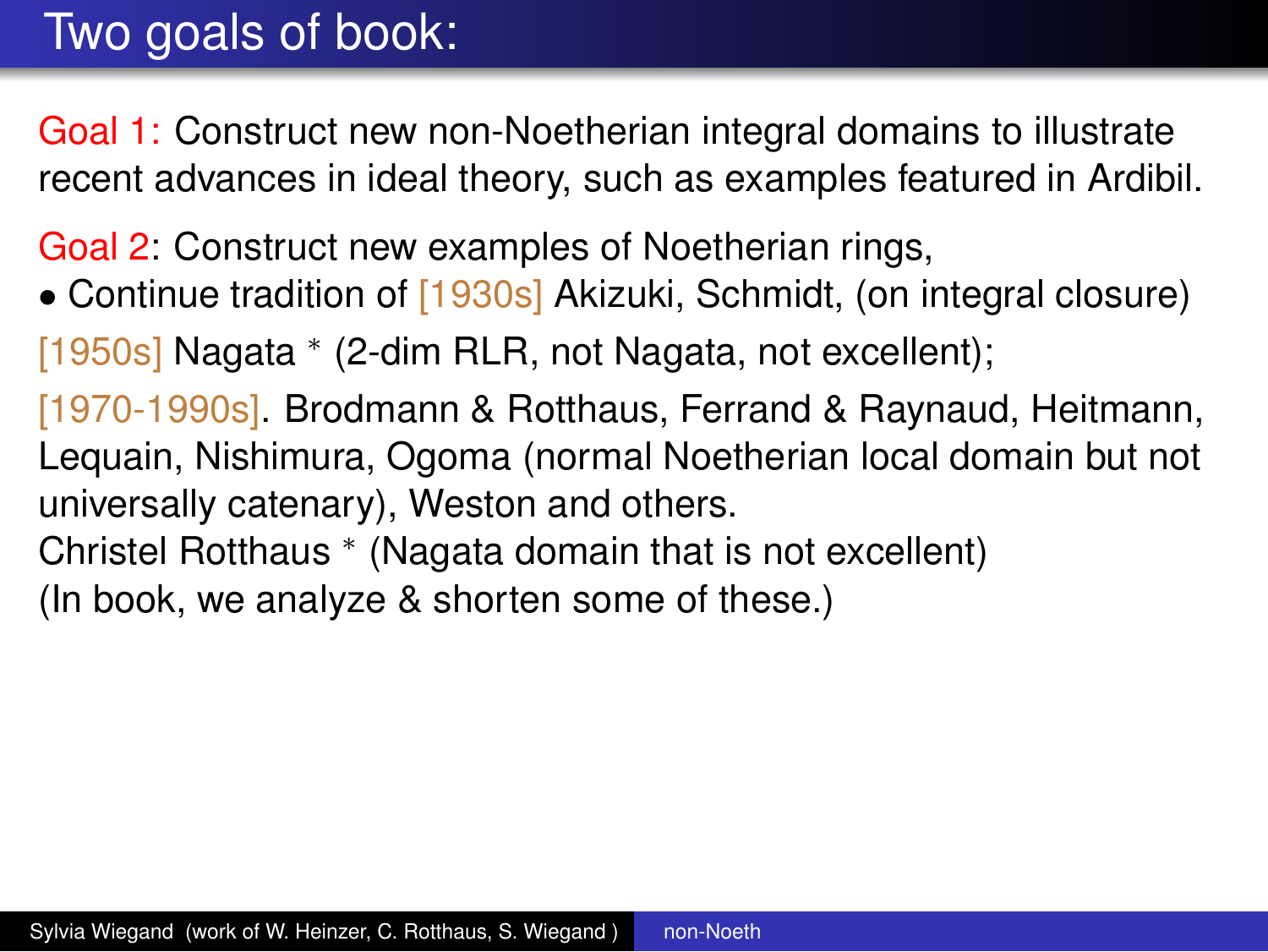## Two goals of book:

Goal 1: Construct new non-Noetherian integral domains to illustrate recent advances in ideal theory, such as examples featured in Ardibil.

Goal 2: Construct new examples of Noetherian rings,

• Continue tradition of [1930s] Akizuki, Schmidt, (on integral closure)

[1950s] Nagata *∗* (2-dim RLR, not Nagata, not excellent);

[1970-1990s]. Brodmann & Rotthaus, Ferrand & Raynaud, Heitmann, Lequain, Nishimura, Ogoma (normal Noetherian local domain but not universally catenary), Weston and others.

Christel Rotthaus *∗* (Nagata domain that is not excellent) (In book, we analyze & shorten some of these.)

*•* New Noetherian examples in book include (1) 3-dim Noetherian RLR  $(A, n)$  with a prime ideal P and n-adic completion  $\hat{n}$ , such that  $P\hat{A}$  is not integrally closed. [answers question of C. Huneke]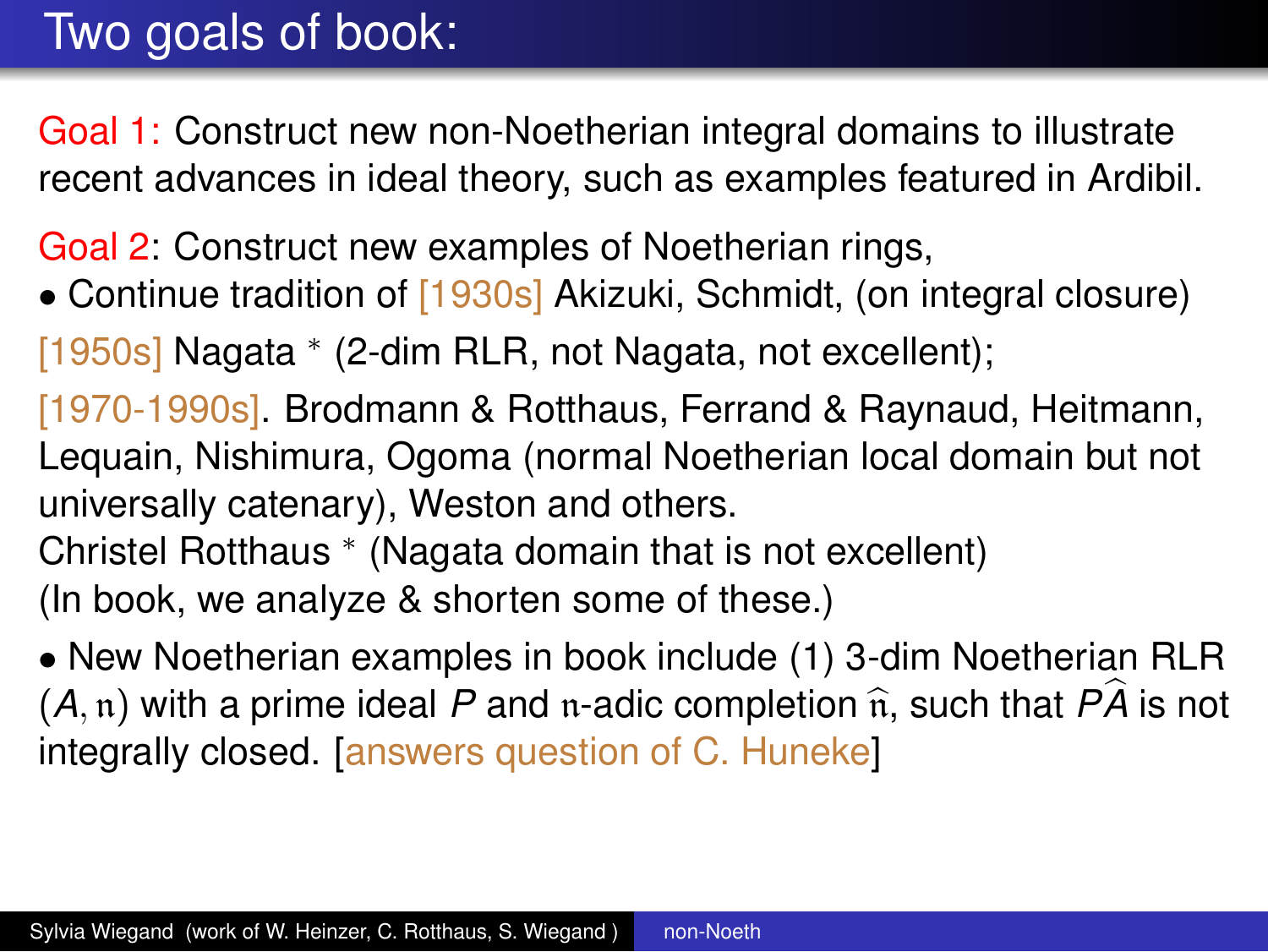# Two goals of book:

Goal 1: Construct new non-Noetherian integral domains to illustrate recent advances in ideal theory, such as examples featured in Ardibil.

Goal 2: Construct new examples of Noetherian rings,

• Continue tradition of [1930s] Akizuki, Schmidt, (on integral closure)

[1950s] Nagata *∗* (2-dim RLR, not Nagata, not excellent);

[1970-1990s]. Brodmann & Rotthaus, Ferrand & Raynaud, Heitmann, Lequain, Nishimura, Ogoma (normal Noetherian local domain but not universally catenary), Weston and others.

Christel Rotthaus *∗* (Nagata domain that is not excellent) (In book, we analyze & shorten some of these.)

*•* New Noetherian examples in book include (1) 3-dim Noetherian RLR  $(A, n)$  with a prime ideal P and n-adic completion  $\hat{n}$ , such that  $P\hat{A}$  is not integrally closed. [answers question of C. Huneke]

(2) *∀n ≥* 2, a catenary Noetherian local domain with geometrically regular formal fibers that is not universally catenary.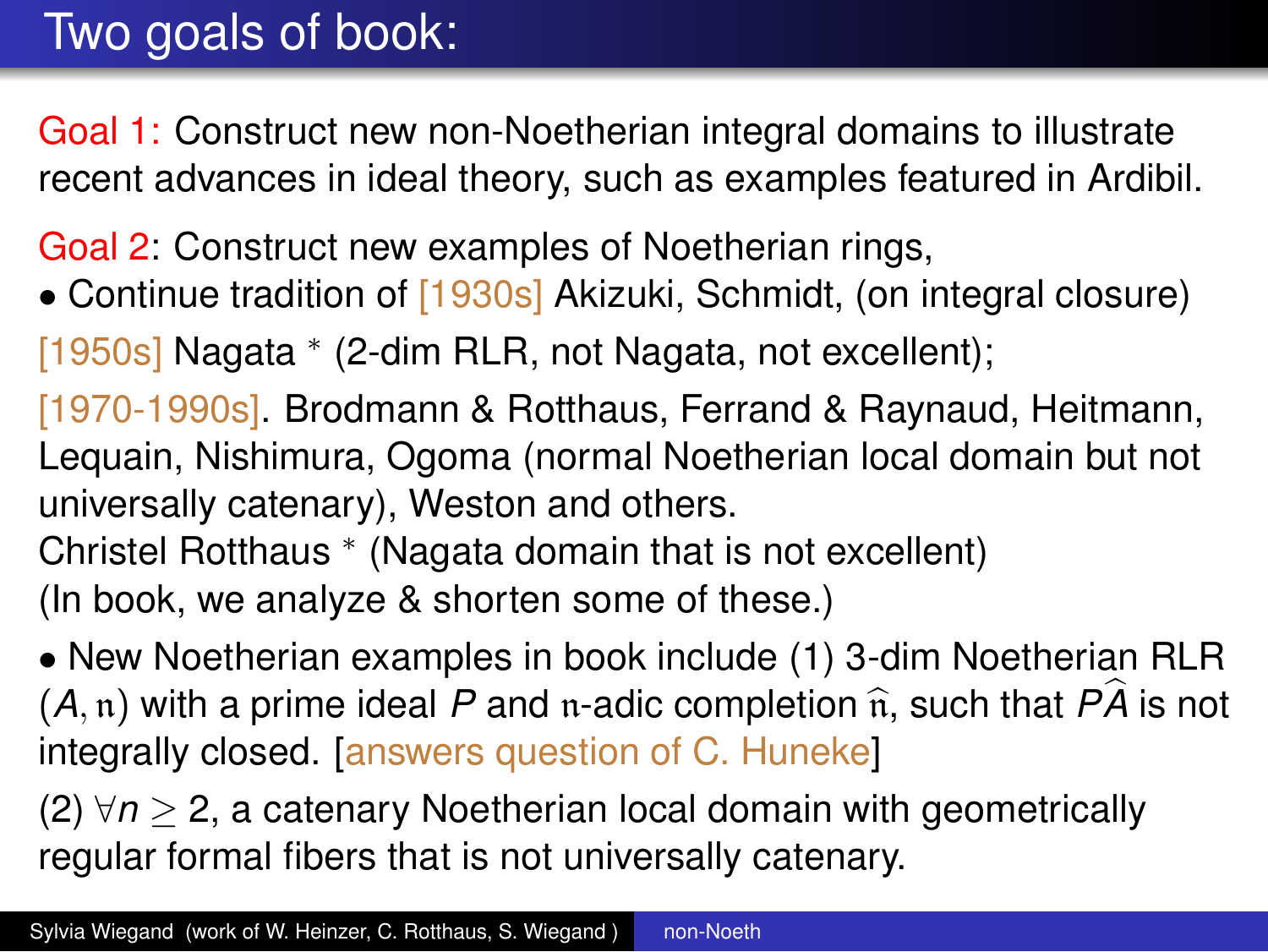- Today: Discuss the Nagata and Christel examples:
- Nagata Example: A 2-dim RLR, not Nagata.
- Christel Example: A Nagata domain that is not excellent.
- In the process, *•* Discuss/define "Nagata ring" & "excellent ring".
	- *•* Give simpler form of Basic Construction 3, techniques & theorems used.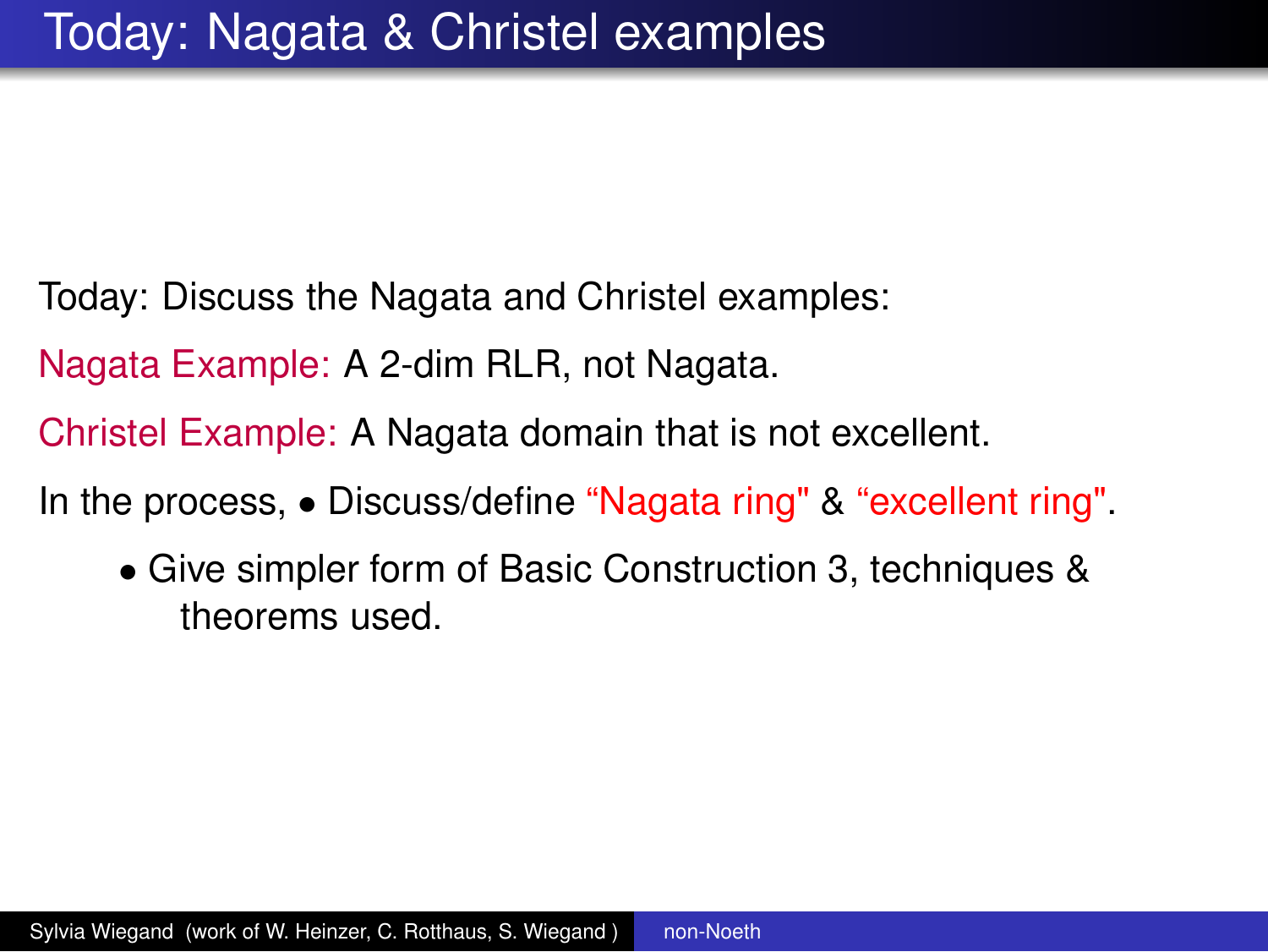(A recent version, *R* need not be Noetherian, but "close".)

Setting 4: Let *R* be an integral domain,  $x \in R$ ,  $x \neq 0$ , x a nonunit. Let  $R^* = x$ -adic completion= inverse limit  $(R/(x^nR))$  as  $n \to \infty$ .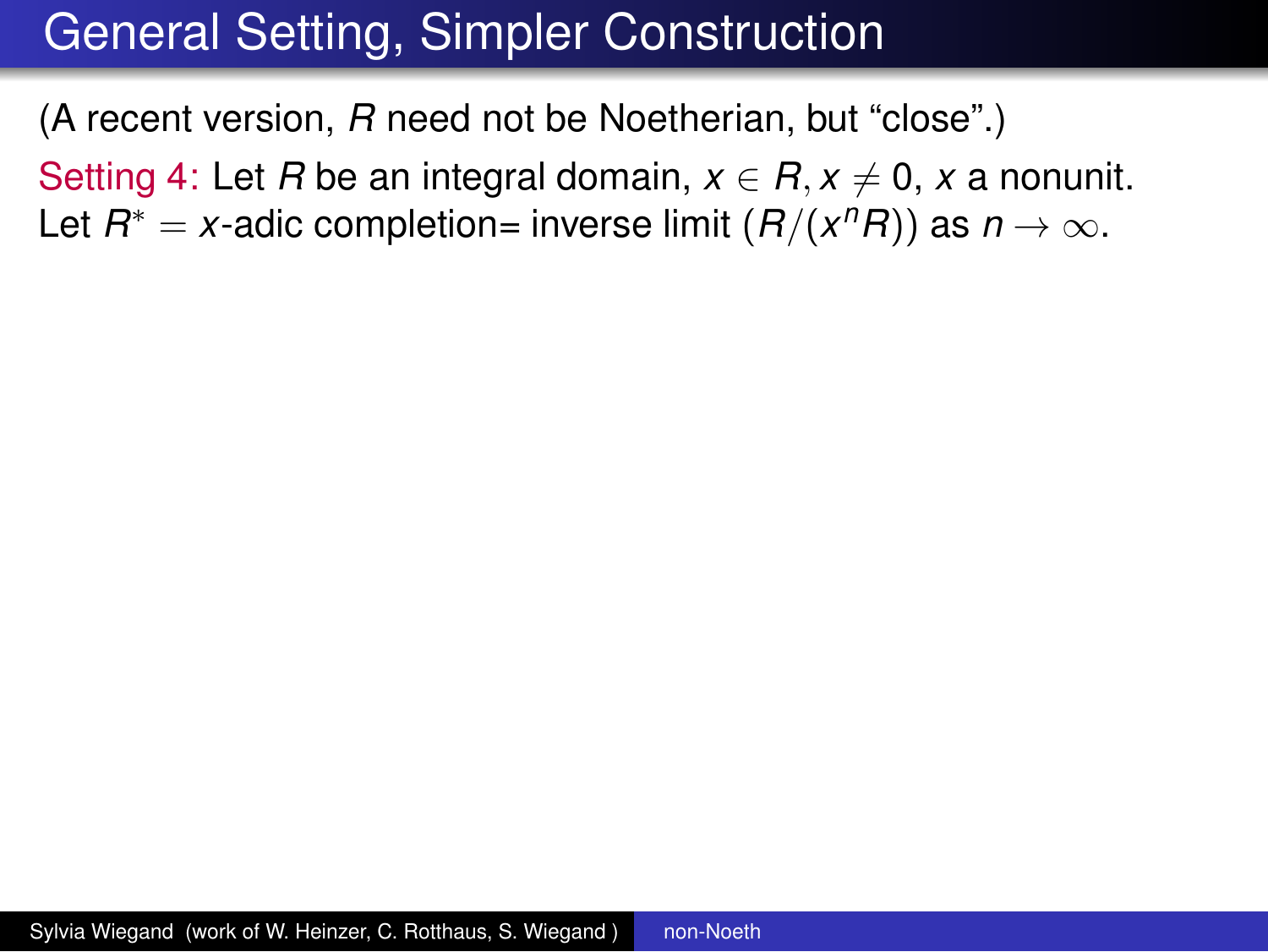(A recent version, *R* need not be Noetherian, but "close".)

Setting 4: Let *R* be an integral domain,  $x \in R$ ,  $x \neq 0$ , x a nonunit. Let  $R^* = x$ -adic completion= inverse limit  $(R/(x^nR))$  as  $n \to \infty$ .

- 
- Assume  $\bullet \bigcap_{n=1}^{\infty} x^n R = (0). \bullet x$  is regular in  $R^*$ .
	- *• R ∗* is Noetherian.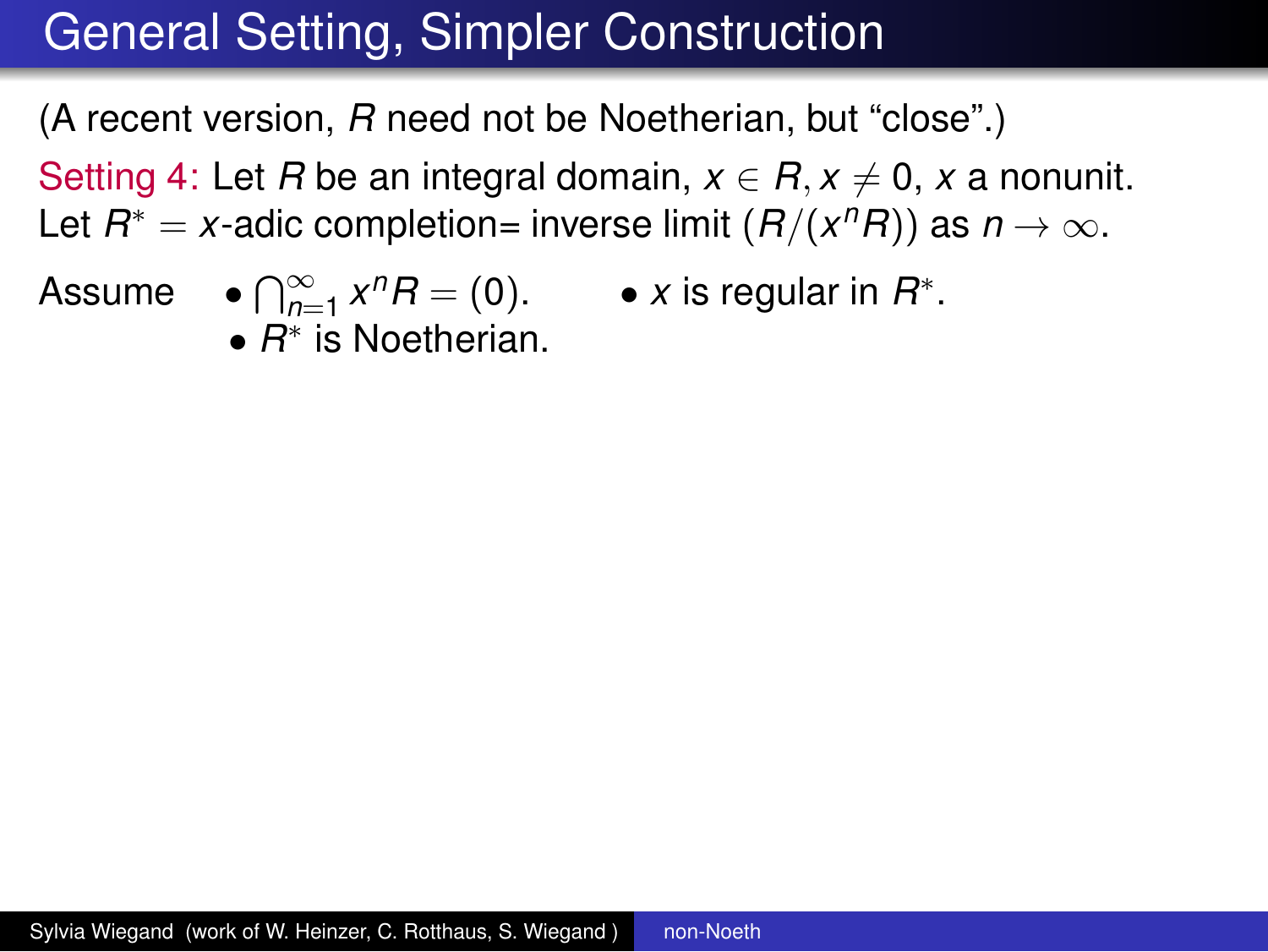(A recent version, *R* need not be Noetherian, but "close".)

Setting 4: Let *R* be an integral domain,  $x \in R$ ,  $x \neq 0$ , x a nonunit.

Let  $R^* = x$ -adic completion= inverse limit  $(R/(x^nR))$  as  $n \to \infty$ .

Assume  $\bullet \bigcap_{n=1}^{\infty} x^n R = (0). \bullet x$  is regular in  $R^*$ . *• R ∗* is Noetherian.

Notes: (1) *R ∗ ∼* "power series in *x* over *R*"— expressions not unique! (2) For  $(R, m)$  local Noetherian,  $\hat{R} = m$ -adic completion= inverse limit  $(R/(m^nR))$  as  $n \to \infty$  ~ "power series" in more elements.)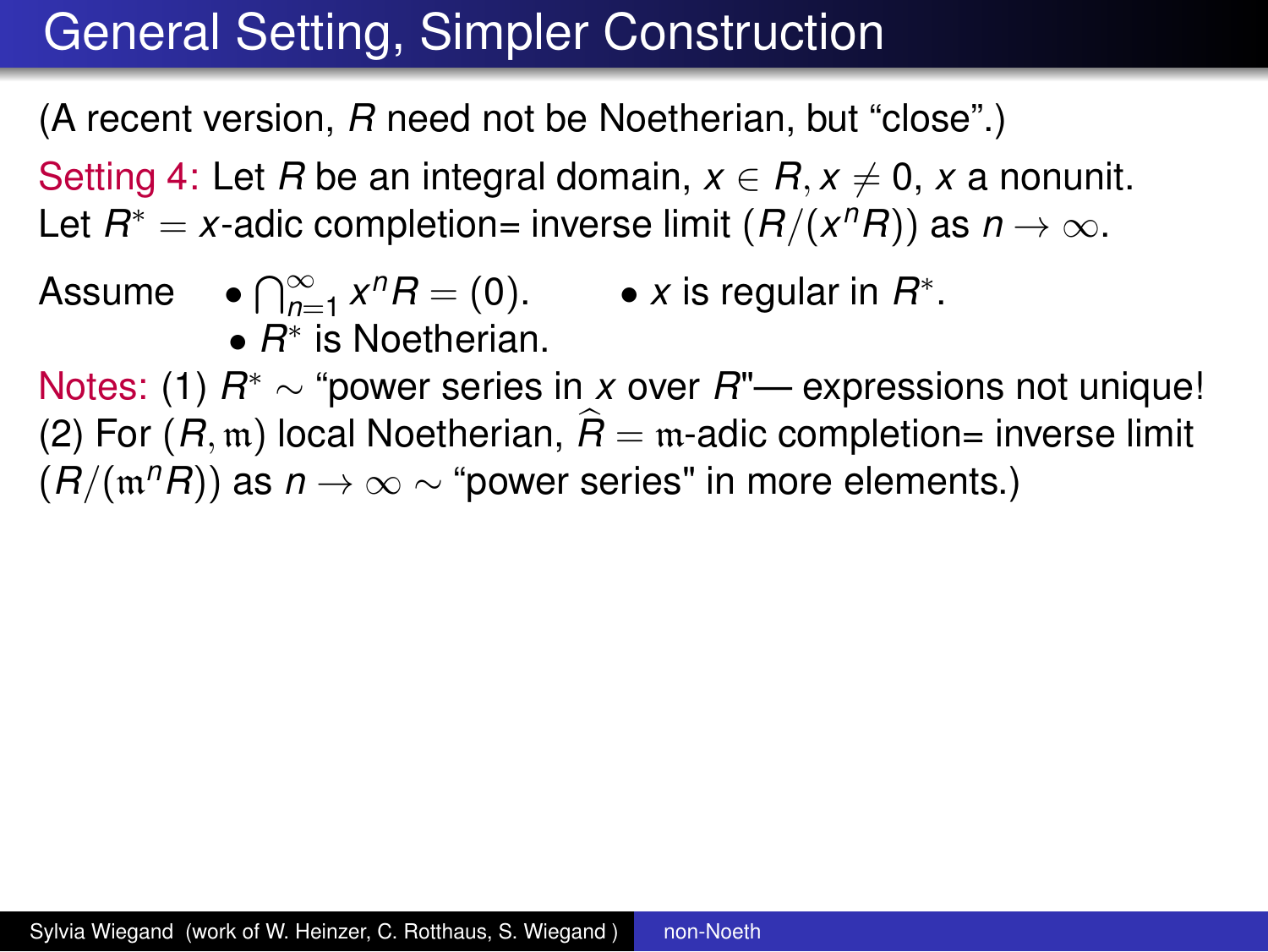(A recent version, *R* need not be Noetherian, but "close".)

Setting 4: Let *R* be an integral domain,  $x \in R$ ,  $x \neq 0$ , x a nonunit.

Let  $R^* = x$ -adic completion= inverse limit  $(R/(x^nR))$  as  $n \to \infty$ .

Assume  $\bullet \bigcap_{n=1}^{\infty} x^n R = (0). \bullet x$  is regular in  $R^*$ . *• R ∗* is Noetherian.

Notes: (1) *R ∗ ∼* "power series in *x* over *R*"— expressions not unique! (2) For  $(R, m)$  local Noetherian,  $\hat{R} = m$ -adic completion= inverse limit  $(R/(m^nR))$  as  $n \to \infty$  ~ "power series" in more elements.)

Construction 5: Let  $\underline{\tau} = \tau_1, \tau_2, \ldots, \tau_s \in xR^*$  be algebraically independent over *R*.

Assume *•* The elements of *R*[*τ* ] are regular in *R ∗* .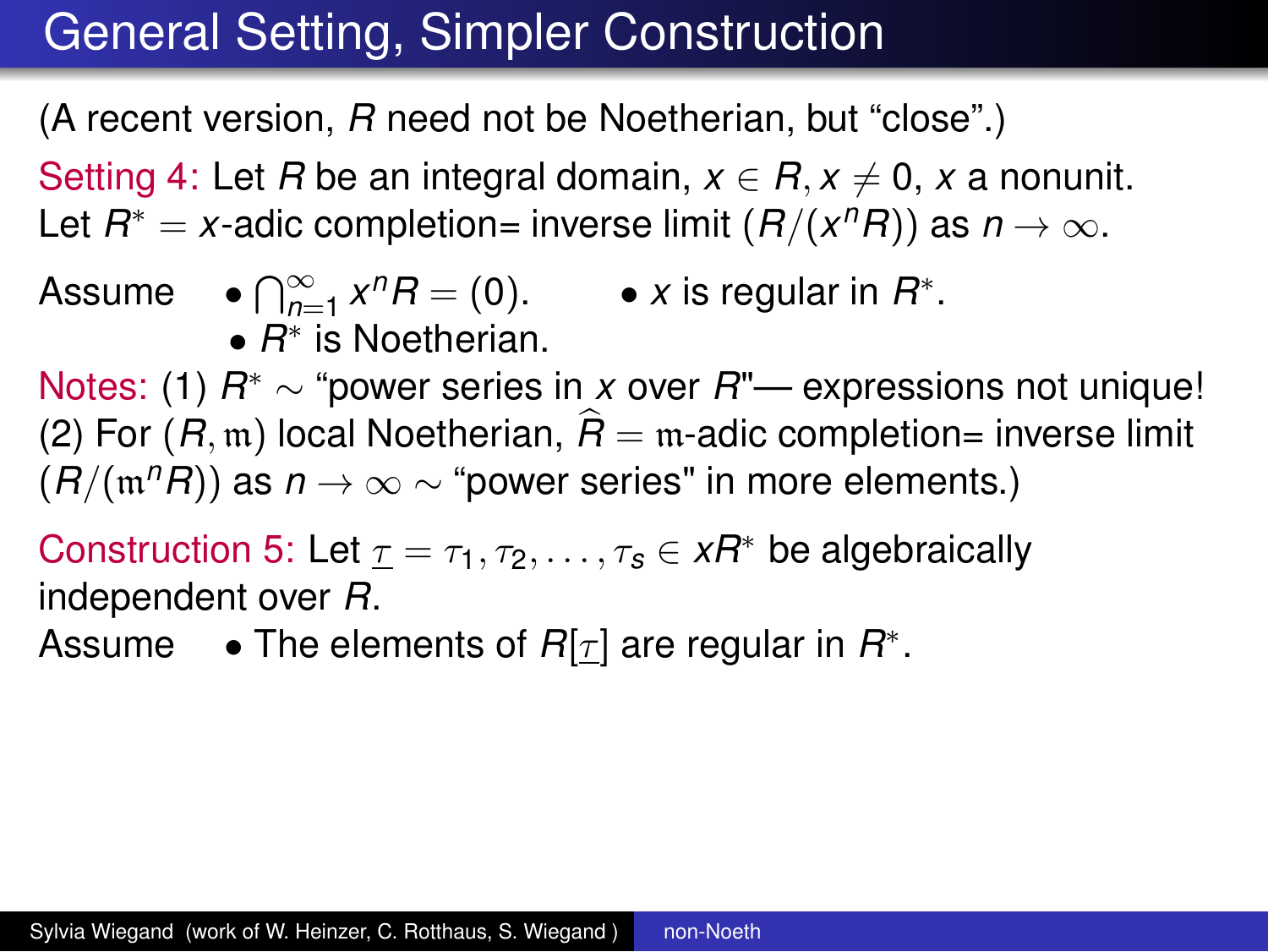(A recent version, *R* need not be Noetherian, but "close".)

Setting 4: Let *R* be an integral domain,  $x \in R$ ,  $x \neq 0$ , x a nonunit.

Let  $R^* = x$ -adic completion= inverse limit  $(R/(x^nR))$  as  $n \to \infty$ .

Assume 
$$
\bullet \bigcap_{n=1}^{\infty} x^n R = (0).
$$
  $\bullet$  x is regular in  $R^*$ .  $\bullet$   $R^*$  is Noetherian.

Notes: (1) *R ∗ ∼* "power series in *x* over *R*"— expressions not unique! (2) For  $(R, m)$  local Noetherian,  $\hat{R} = m$ -adic completion= inverse limit  $(R/(m^nR))$  as  $n \to \infty$  ~ "power series" in more elements.)

Construction 5: Let  $\underline{\tau} = \tau_1, \tau_2, \ldots, \tau_s \in xR^*$  be algebraically independent over *R*.

Assume *•* The elements of *R*[*τ* ] are regular in *R ∗* .

Define the Intersection Domain:

$$
A=\mathcal{Q}(R[\underline{\tau}])\cap R^*.
$$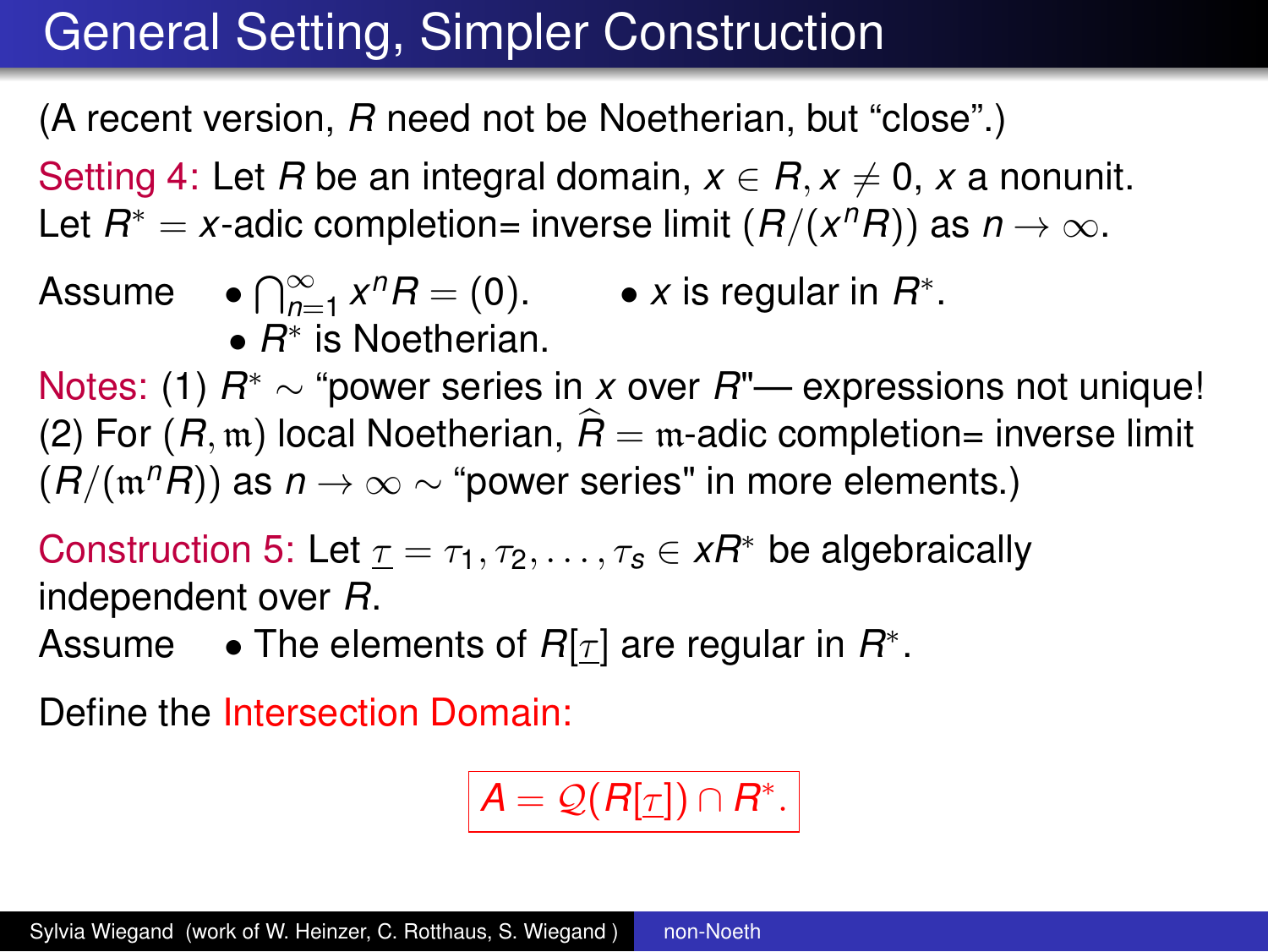### Prototype examples:

Example 6: *k* a field  $R = k[x, y]_{(x,y)};$   $R^* = k[y]_{(y)}[[x]].$ Let  $\tau \in xk[[x]]$  be transcendental over  $k(x)$ ; eg  $\tau = e^x - 1$  for  $k = \mathbb{Q}$ .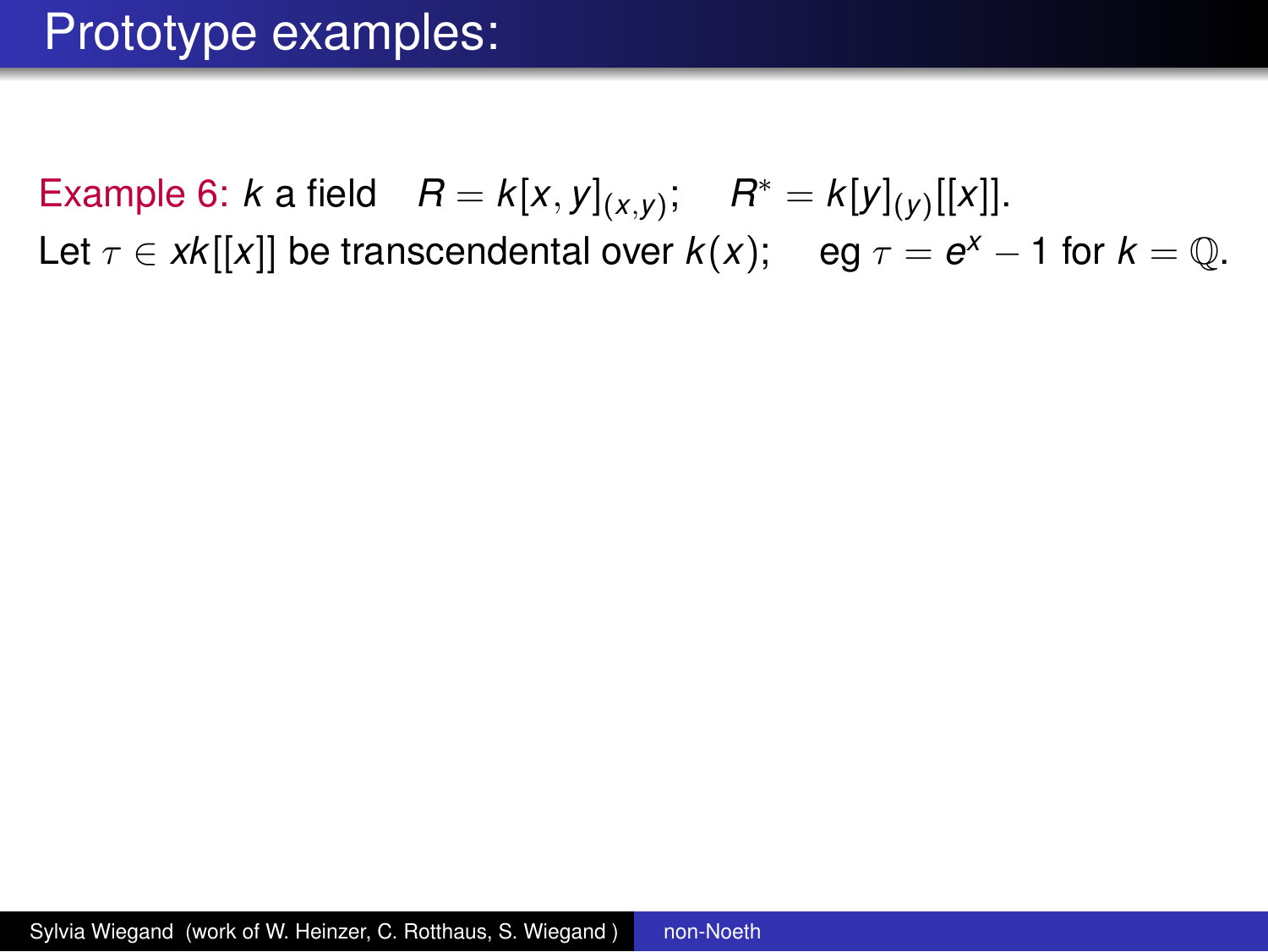### Prototype examples:

Example 6: *k* a field  $R = k[x, y]_{(x,y)};$   $R^* = k[y]_{(y)}[[x]].$ Let  $\tau \in xk[[x]]$  be transcendental over  $k(x)$ ; eg  $\tau = e^x - 1$  for  $k = \mathbb{Q}$ .  $\mathsf{Define} \, | \, D = k(x,y,\tau) \cap (k[y]_{(y)}[[x]])|.$  $\textsf{Fact: } D = V[y]_{(x,y)},$  where  $V = k(x,\tau) \cap k[[x]].$ So *V* is a DVR, *D* is an RLR.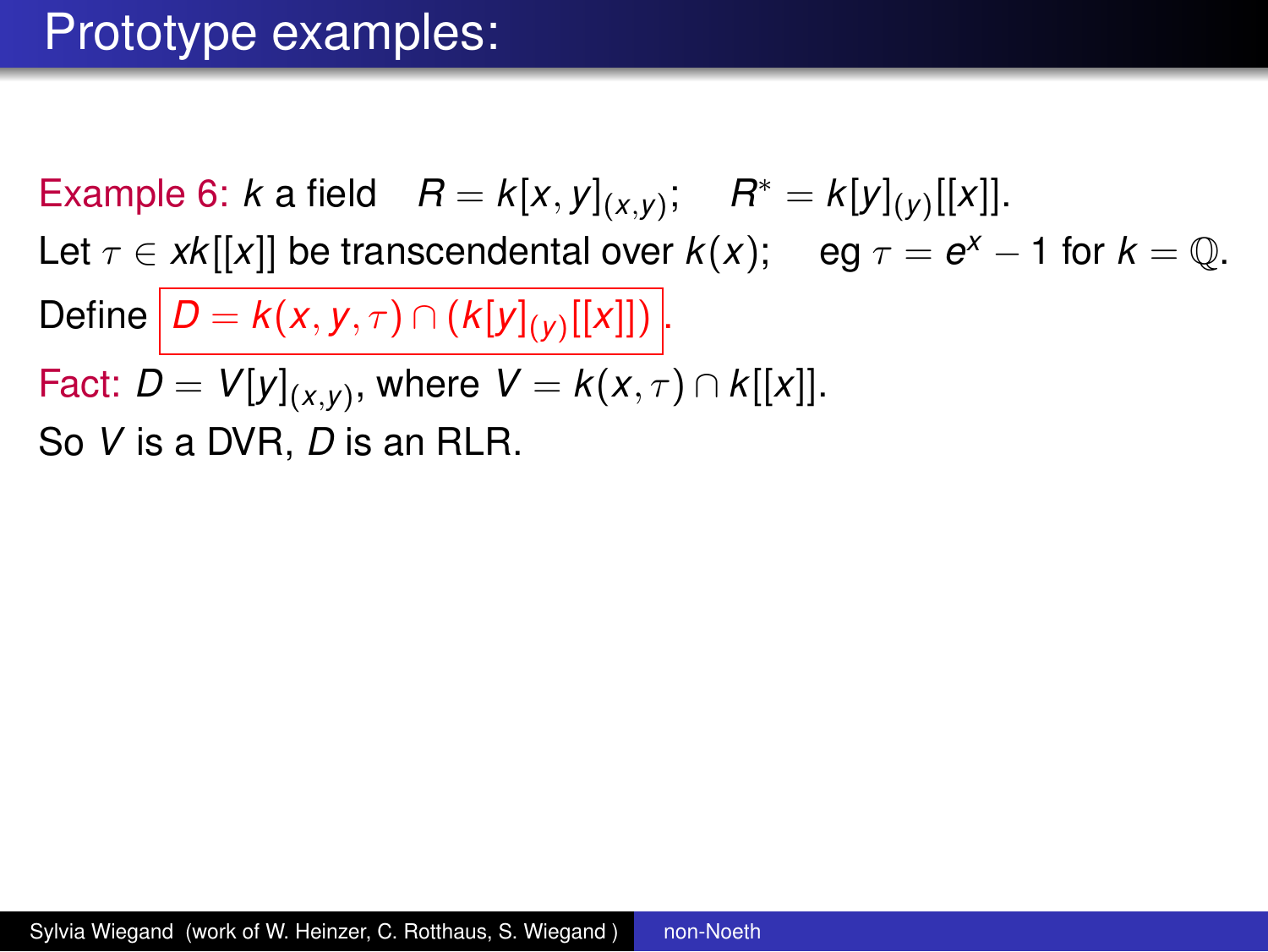### Prototype examples:

Example 6: *k* a field  $R = k[x, y]_{(x,y)};$   $R^* = k[y]_{(y)}[[x]].$ Let  $\tau \in xk[[x]]$  be transcendental over  $k(x)$ ; eg  $\tau = e^x - 1$  for  $k = \mathbb{Q}$ .  $\mathsf{Define} \, | \, D = k(x,y,\tau) \cap (k[y]_{(y)}[[x]])|.$  $\textsf{Fact: } D = V[y]_{(x,y)},$  where  $V = k(x,\tau) \cap k[[x]].$ So *V* is a DVR, *D* is an RLR. Example 7: k a field  $B = k[x, y, z]_{(x, y, z)}$ ;  $B^* = k[y, z]_{(y, z)}[[x]]$ .  $\mathsf{Similarly}$  define  $|\mathcal{D}'=k(x,y,z,\tau,\sigma)\cap (k[y,z]_{(y,z)}[[x]])|,$  where  $\tau,\sigma\in$  *xk*[[*x*]] are alg. indep. over  $k(x)$ , such as for  $k=\mathbb{Q},$   $\sigma=\boldsymbol{e}^{\chi}-1,$  $\tau = e^{x^2} - 1.$  $\mathsf{Fact:}\ D' = V'[y,z]_{(x,y,z)},\ \text{where}\ \ V' = k(x,\tau,\sigma) \cap k[[x]].$ So *V ′* is a DVR, *D ′* is an RLR.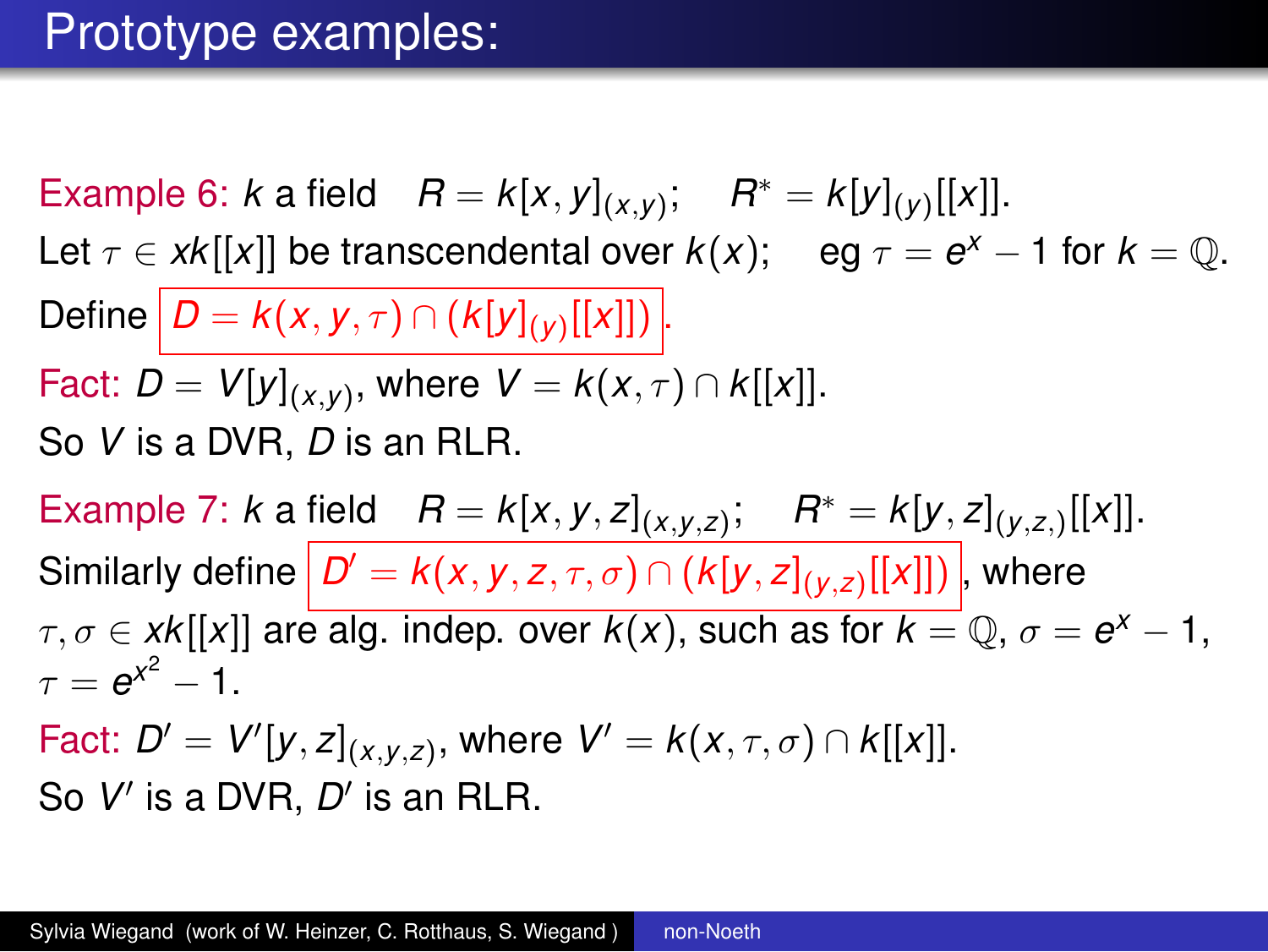## Approximation Domains:

Definitions/notes 8: (with Setting 4, Construction 5 above).

For  $\tau \in xR^*$ , write  $\tau = \sum_{i=1}^{\infty} a_i x^i$ . (non-unique) For every  $n \in \mathbb{N}$ , the  $n^{\text{th}}$  endpiece  $\tau_n$  of  $\tau$  is:

$$
\boxed{\tau_n := \sum_{i=n+1}^{\infty} a_i x^{i-n}}.
$$

Note:  $\tau_n := a_{n+1}x + \sum_{i=n+2}^{\infty} a_i x^{i-n-1} = a_{n+1}x + x\tau_{n+1}$ . For several elements, set  $\underline{\tau} = \tau_1, \ldots, \tau_s$ , and  $\underline{\tau}_n = \tau_{1n}, \tau_{2n}, \ldots, \tau_{sn}$ .  $\mathsf{Define}\ \mathsf{U}_n:=\mathsf{R}[\underline{\tau}_n],\quad \mathsf{B}_n:=(\mathsf{U}_n)_{(\mathfrak{m}_R,\underline{\tau}_n)}.$ By Note,  $U_n \subset U_{n+1} \subset U_n[1/x], \quad B_n \subset B_{n+1}$ , and *B*<sub>n</sub>[1/*x*] is a localization of  $U_0 = R[\tau]$ .

Define *U* := ∪ *Un*, and the Approximation Domain *B*

$$
B:=\bigcup B_n.
$$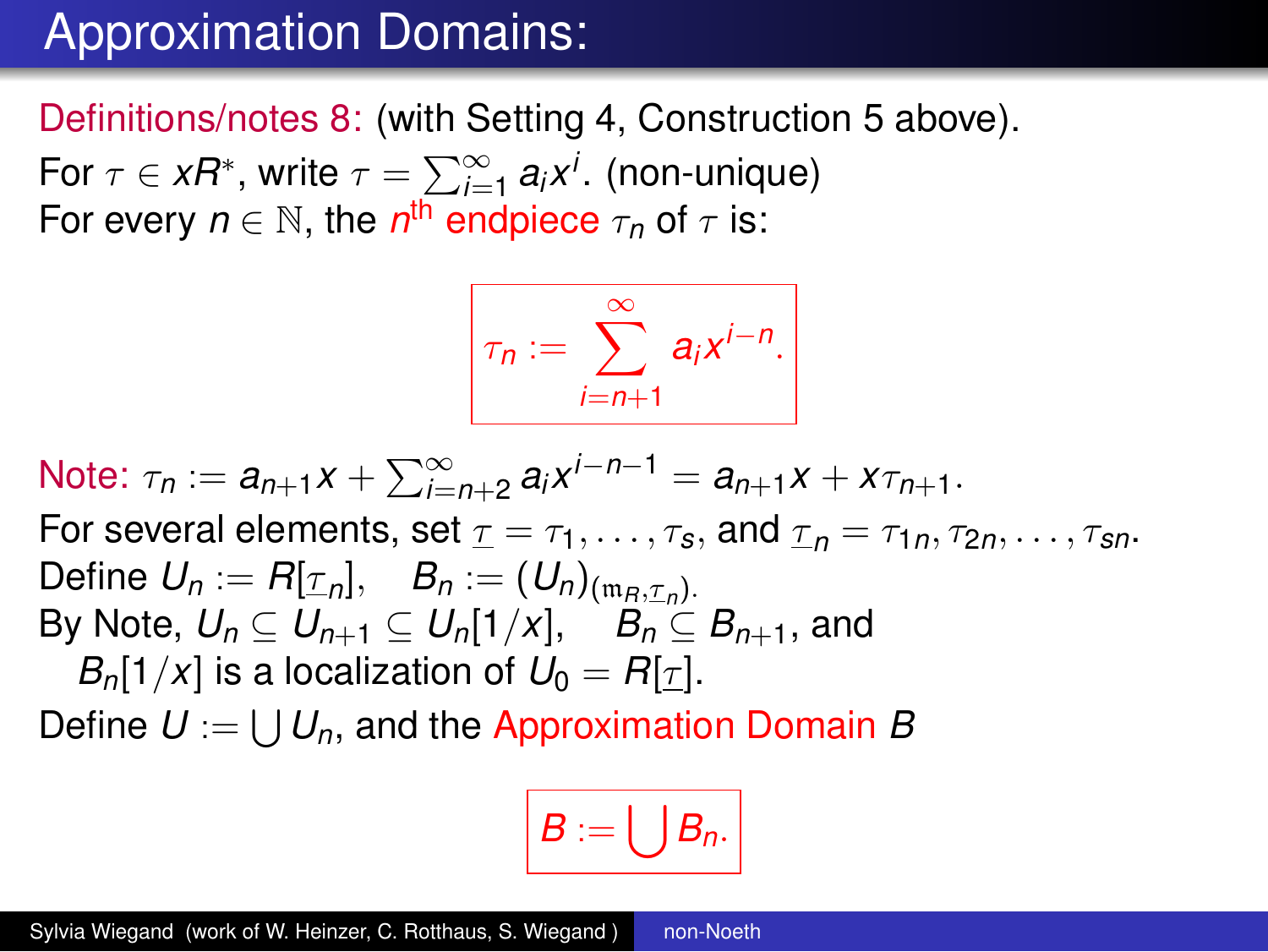### Construction Properties & Flatness Theorems:

New versions: *R* not necessarily Noetherian. Use Setting 4, Construction 5 above.

Construction properties theorem 9:

- $A^* = B^* = R^*$  (*x*-adic completions).
- *R/xR* = *B/xB* = *A/xA* = *R ∗/xR∗* .
- *B*[1/*x*] is a localization of  $U_0 = R[\tau]$ .
- If *R* is a UFD, so is *B*.
- If *R* is a regular Noetherian UFD, so is *B*[1*/x*].
- If *R* is Noetherian, so is  $B[1/x]$ .
- If (*R,* m) is quasi-local, so are *A, B, R ∗* , with max ideals  $m_A = mA$ ,  $m_B = mB$ , and  $m_B^* = mR^*$ .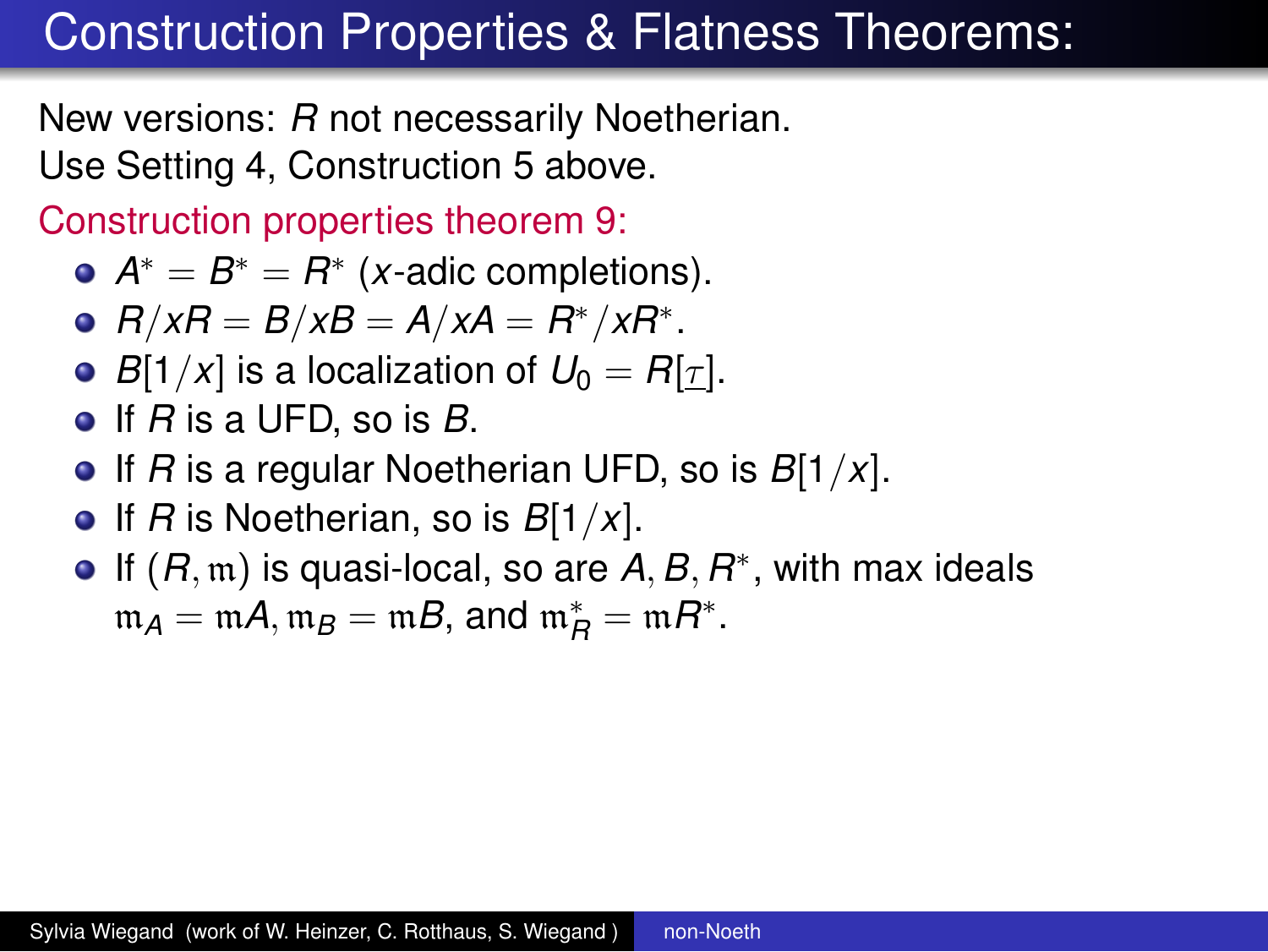# Construction Properties & Flatness Theorems:

New versions: *R* not necessarily Noetherian. Use Setting 4, Construction 5 above.

Construction properties theorem 9:

- $A^* = B^* = R^*$  (*x*-adic completions).
- *R/xR* = *B/xB* = *A/xA* = *R ∗/xR∗* .
- *B*[1/*x*] is a localization of  $U_0 = R[\tau]$ .
- If *R* is a UFD, so is *B*.
- If *R* is a regular Noetherian UFD, so is *B*[1*/x*].
- If *R* is Noetherian, so is *B*[1*/x*].
- If (*R,* m) is quasi-local, so are *A, B, R ∗* , with max ideals  $m_A = mA$ ,  $m_B = mB$ , and  $m_B^* = mR^*$ .

### Noetherian Flatness Theorem 10 TAE:

$$
\bullet \ \psi: U_0 = R[\underline{\tau}] \hookrightarrow R^*[1/x] \text{ is flat.}
$$

- <sup>2</sup> *B* is Noetherian.
- **3**  $B \hookrightarrow B^*$  is faithfully flat.
- $\triangle$  *A* is Noetherian *and*  $A = B$ .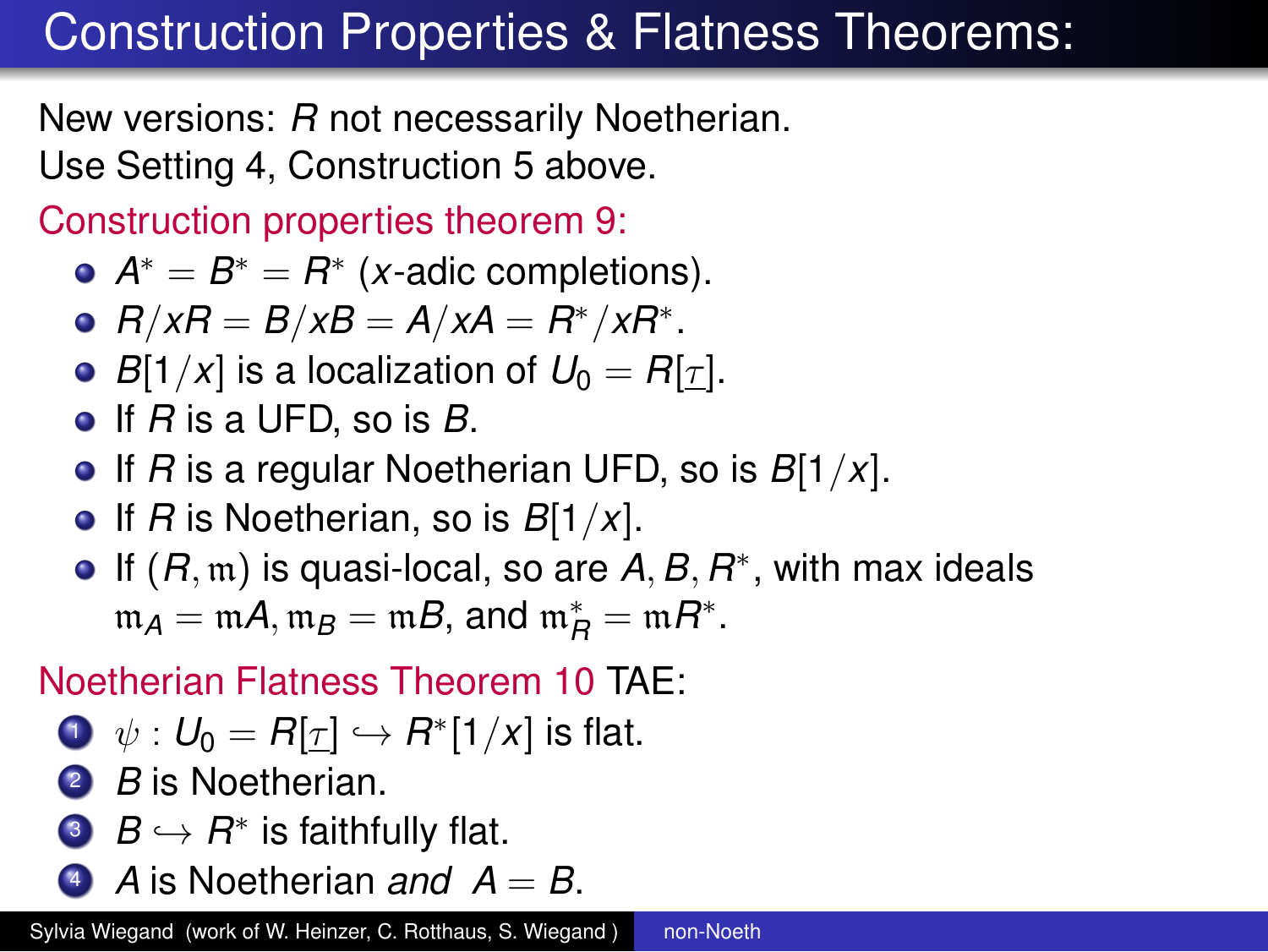Proof for Prototype Example 6 above  $R = k[x,y]_{(x,y)}$ , where  $k$ , a field  $\textsf{characteristic } k \neq 2, \, R^* = k[y]_{(y)}[[x]], \, \textsf{and } \tau \in x k[[x]]$  $D = k(x, y, \tau) \cap R^*$ .

 $k[x][\tau] \hookrightarrow k[[x]][1/x]$  is flat (always true for an inclusion into a field).

- $\implies$   $k[y] \otimes_k k[x][\tau] \hookrightarrow k[y] \otimes_k k[[x]][1/x]$  is flat.
- $\implies$   $k[x, y][\tau] \hookrightarrow k[y][[x]][1/x]$  is flat, and
- $\implies U_0 = R[\tau] \hookrightarrow R^*[1/x]$  is flat.

=*⇒ D* = the associated Approximation Domain and *D* is Noetherian, by Noetherian Flatness Theorem 10 (overkill).

Similarly *D ′* in Prototype Example 7 equals its Approximation Domain and is Noetherian.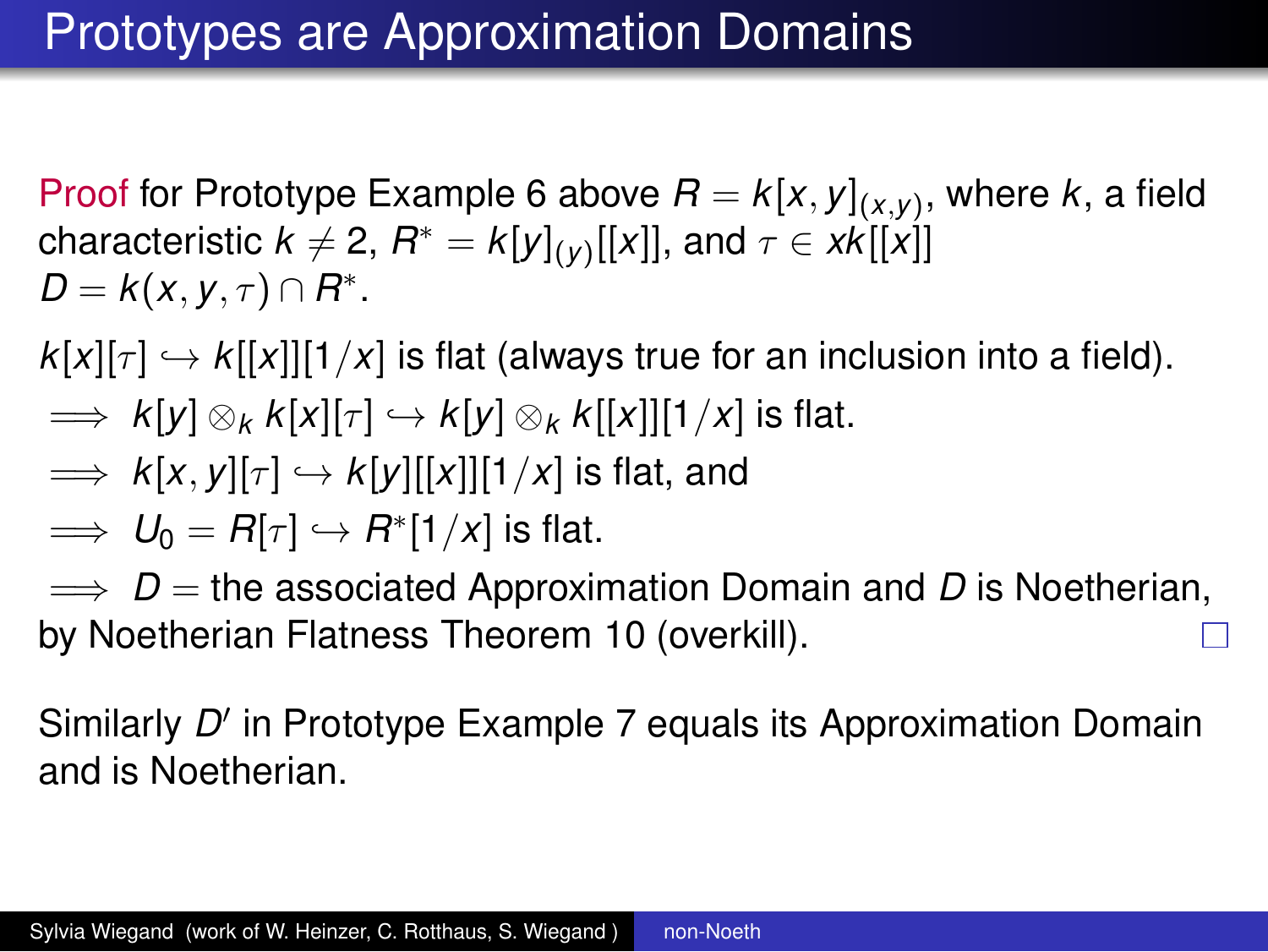( Nagata constructs *A* as a nested union of localized polynomial rings; here *A* is an intersection. )

(Inside Prototype Example 6 above)  $R = k[x,y]_{(x,y)},$  with characteristic  $k \neq 2$ ,  $R^* = k[y]_{(y)}[[x]],$  and  $\tau \in xk[[x]].$  Then *•D* = *k*(*x, y, τ* ) *∩ R ∗* = its Approximation Domain, *•D* is Noetherian  $\bullet U_0 = R[\tau] \hookrightarrow R^*[1/x]$  is flat.

Nagata Example 11: Let  $f = (y + \tau)^2 \in xR^*$ , *z* an indeterminate.

 $\mathsf{Define} \big\vert A := k(x,y,f) \cap k[y]_{(y)}[[x]] \big\vert \qquad \big\vert E :=$ 

*A*[*z*]  $\frac{(-1)^{r-1}}{(z^2-f)A[z]}$ 

Then:  $\bullet$ *A* has unique max ideal  $m_A = (x, y)A$ ,  $\bullet$  The element *f* is prime in *A*,  $\bullet \widehat{A} = k[[x, y]].$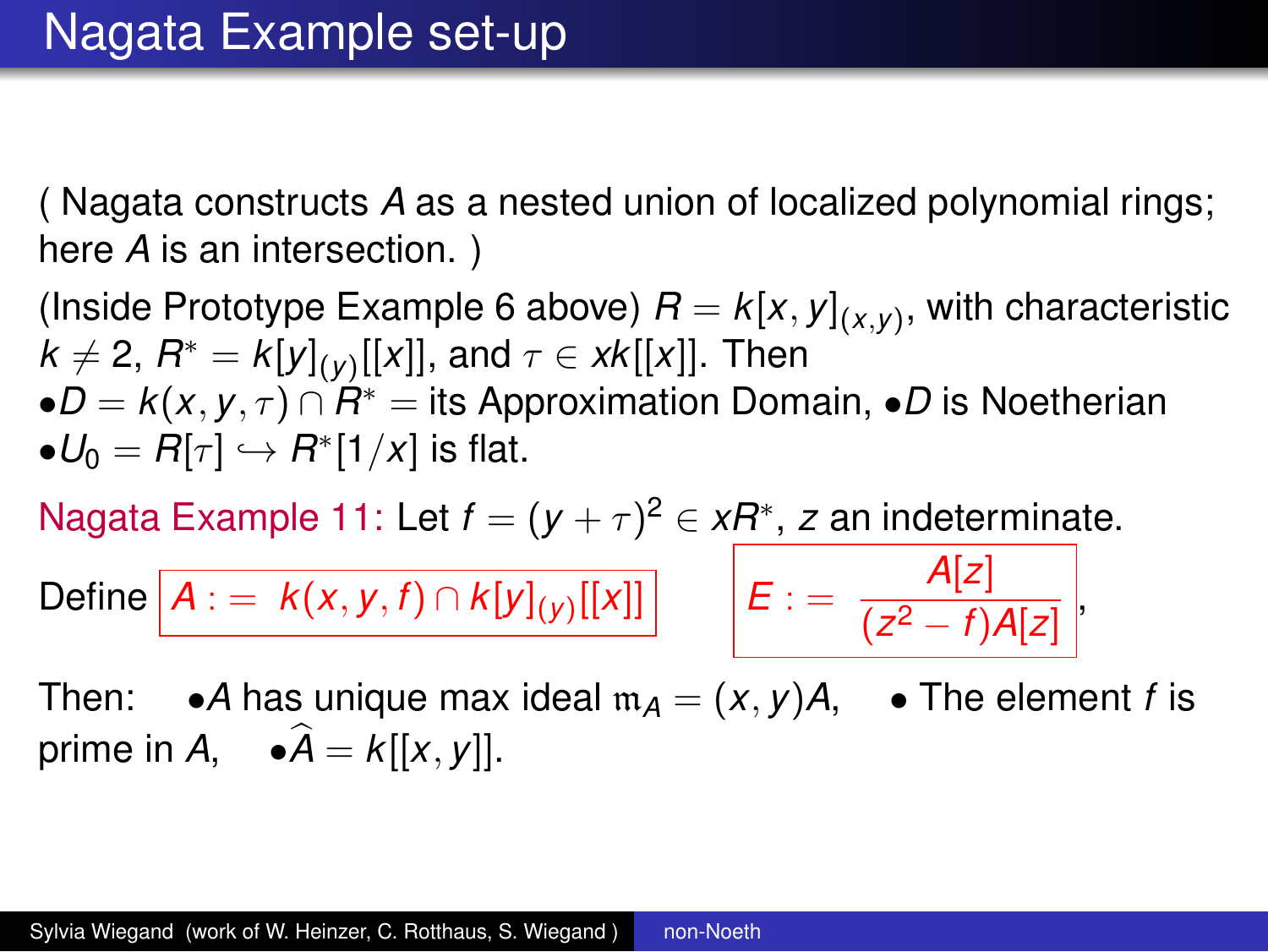# The Nagata Example *A* is a 2-dim RLR

Here  $R = k[x,y]_{(x,y)}$ , characteristic  $k \neq 2,$   $R^* = k[y]_{(y)}[[x]],$ *A* : =  $k(x, y, f)$  ∩  $k[y]_{(y)}[[x]]$ .

Proof: Consider the diagram

diagram

\n
$$
R \leftrightarrow U_0 = R[f] \xrightarrow{\varphi} \mathcal{F}^*[1/x]
$$
\n
$$
R \leftrightarrow U_0 = R[f] \xrightarrow{\varphi} T = R[\tau]
$$

The ring  $T = R[\tau]$  is a free  $R[f]$ -module with free basis  $\langle 1, y + \tau \rangle$ . ∴ *φ* is flat.

Since  $\tau$  defines the Prototype *D*,  $\psi: R[\tau] \hookrightarrow R^*[1/x]$  is flat.

Now  $\alpha = \psi \circ \varphi \implies \alpha$  is flat.

Noetherian Flatness Theorem 10  $\implies$  A is Noetherian (and  $=$  its Approximation Domain). Since  $A = B \hookrightarrow k[[x, y]]$  is a flat local homomorphism, *A* is a RLR [Matsumura, "Comm Rings", Thm 23.7]. dim  $A = 2$ , since  $m_A = (x, y)A$ .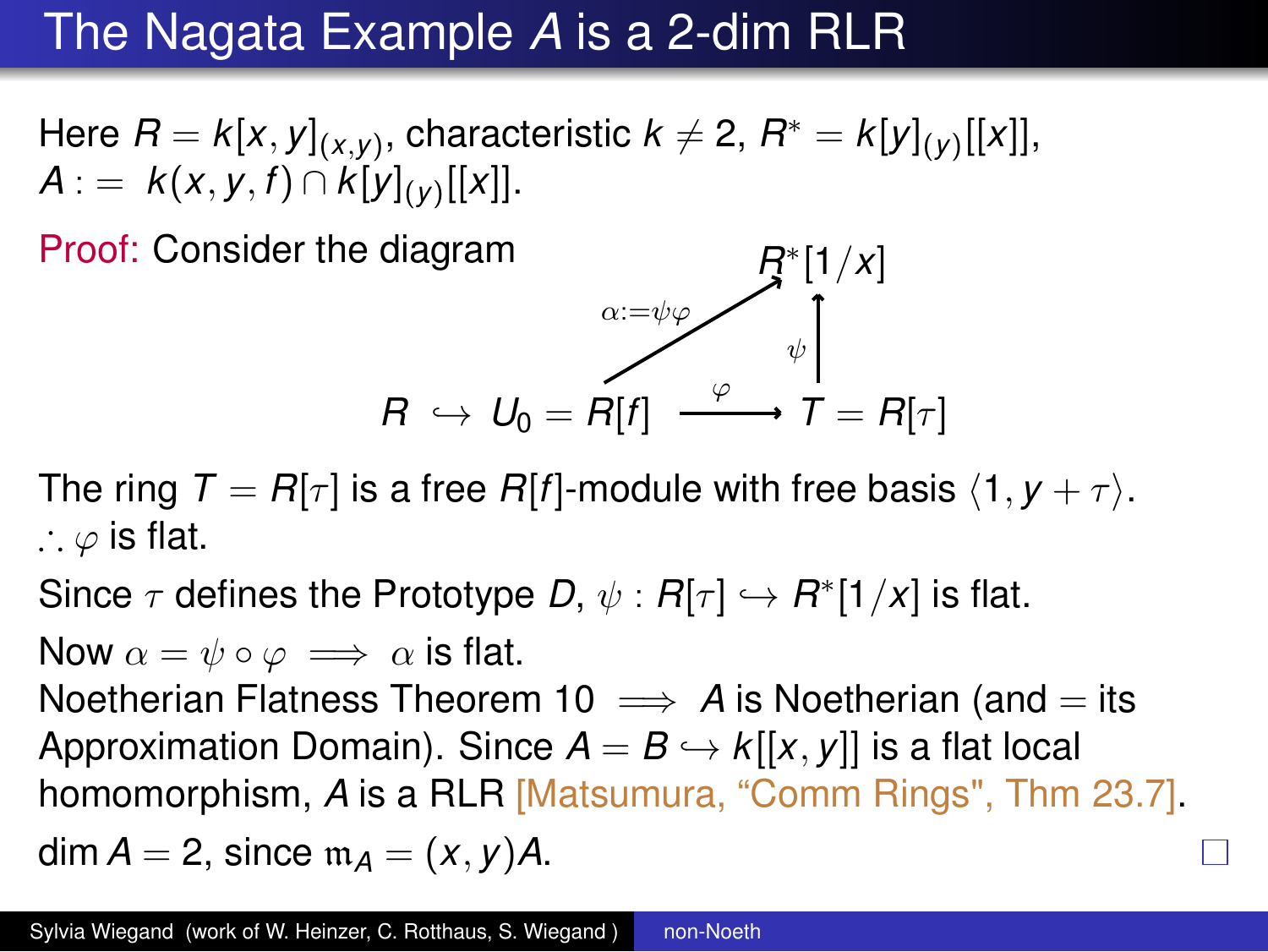## Properties of Nagata example

Here 
$$
R = k[x, y]_{(x,y)}
$$
,  $char\ k \neq 2$ ,  $R^* = k[y]_{(y)}[[x]]$ ,  $A := k(x, y, f) \cap k[y]_{(y)}[[x]]$ ,  $fA = (y + \tau)^2$ .

Definition: A Noetherian ring *R* is Nagata if *• ∀P ∈* Spec *R* and *∀* finite extension field *L* of *Q*(*R/P*), *R/P L* (integral closure of *R/P* in *L*) is finitely generated as a module over *R/P*.

#### Claim: *A* is not a Nagata ring.

Proof:  $fA = (y + \tau)^2 \implies \hat{A}/f\hat{A} = \hat{A}/f\hat{A}$  has a nonzero nilpotent element, and dim( $A/fA$ ) = 1. ∴ the integral closure  $\overline{A/fA}$  is not finitely generated over *A/fA* by

Theorem: [Nagata "Local rings", Ex. 1, p. 22] For *R* a 1-dim Noeth. local domain, *R* (integral closure of *R*) is a finitely generated *R*-module  $\iff$  *R* is "analytically unramified" ( $\hat{R}$  has no nilpotent elements).

∴ *A* is not a Nagata ring.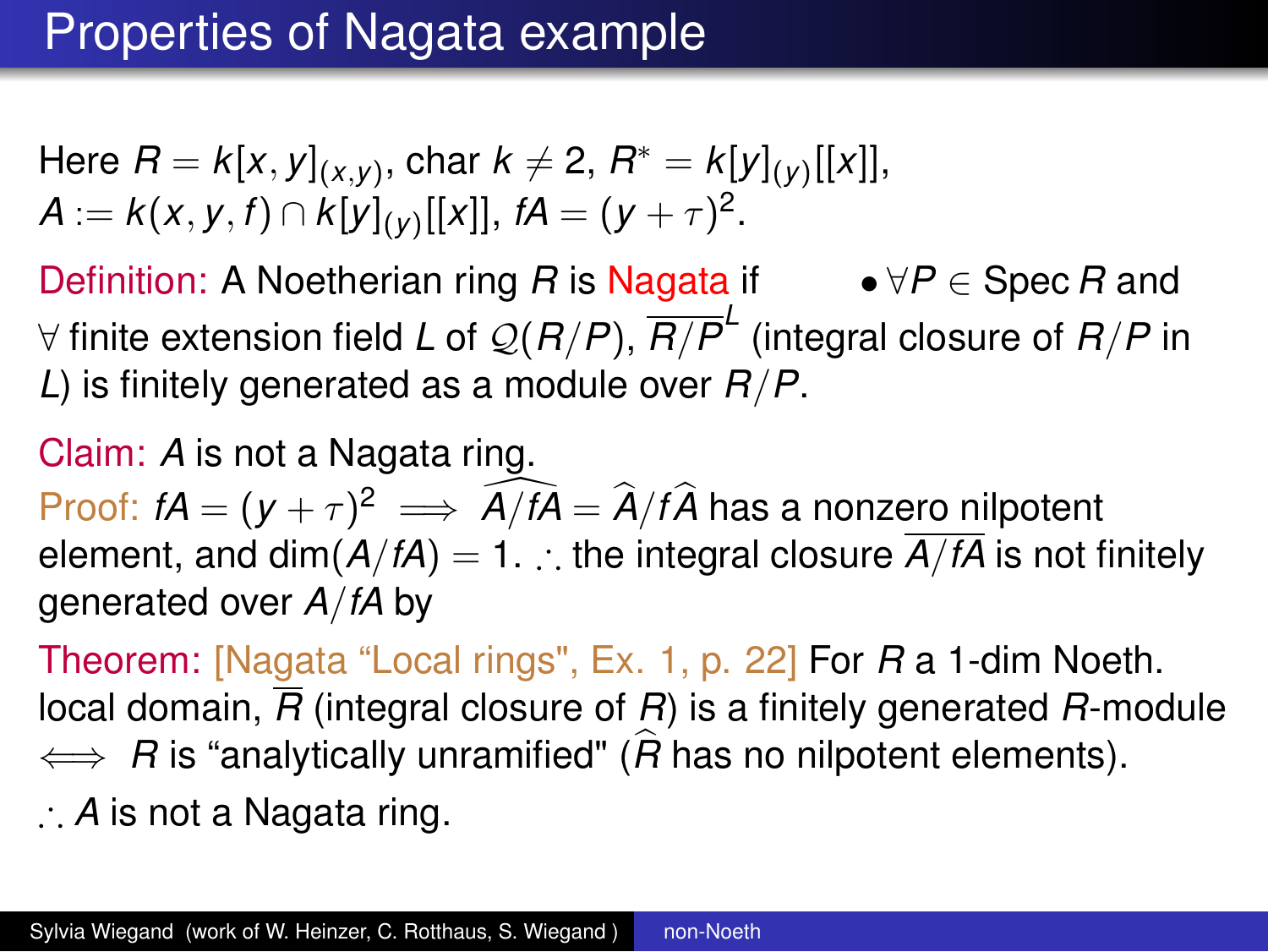Here  $R = k[x,y]_{(x,y)}$ , where  $k$ , a field characteristic  $k \neq 2$ ,  $R^* = k[y]_{(y)}[[x]],$  and  $\tau \in xk[[x]].$  Let  $f = (y + \tau)^2 \in xR^* ,$  and let *z* be an indeterminate.

$$
A := k(x, y, f) \cap k[y]_{(y)}[[x]] \quad E := \frac{A[z]}{(z^2 - f)A[z]},
$$

 $\bullet E =$  integrally closed Noetherian local domain.

 $\bullet$  *E* is "analytically reducible" ( $\hat{E}$  is not an integral domain), because  $f\hat{A} = (y + \tau)^2 \hat{A} \implies \hat{E} = \frac{k[[x,y,z]]}{(z-(y+\tau))(z+(y+\tau))} \implies$  not integral domain.

This was important —the first such example (about 1956).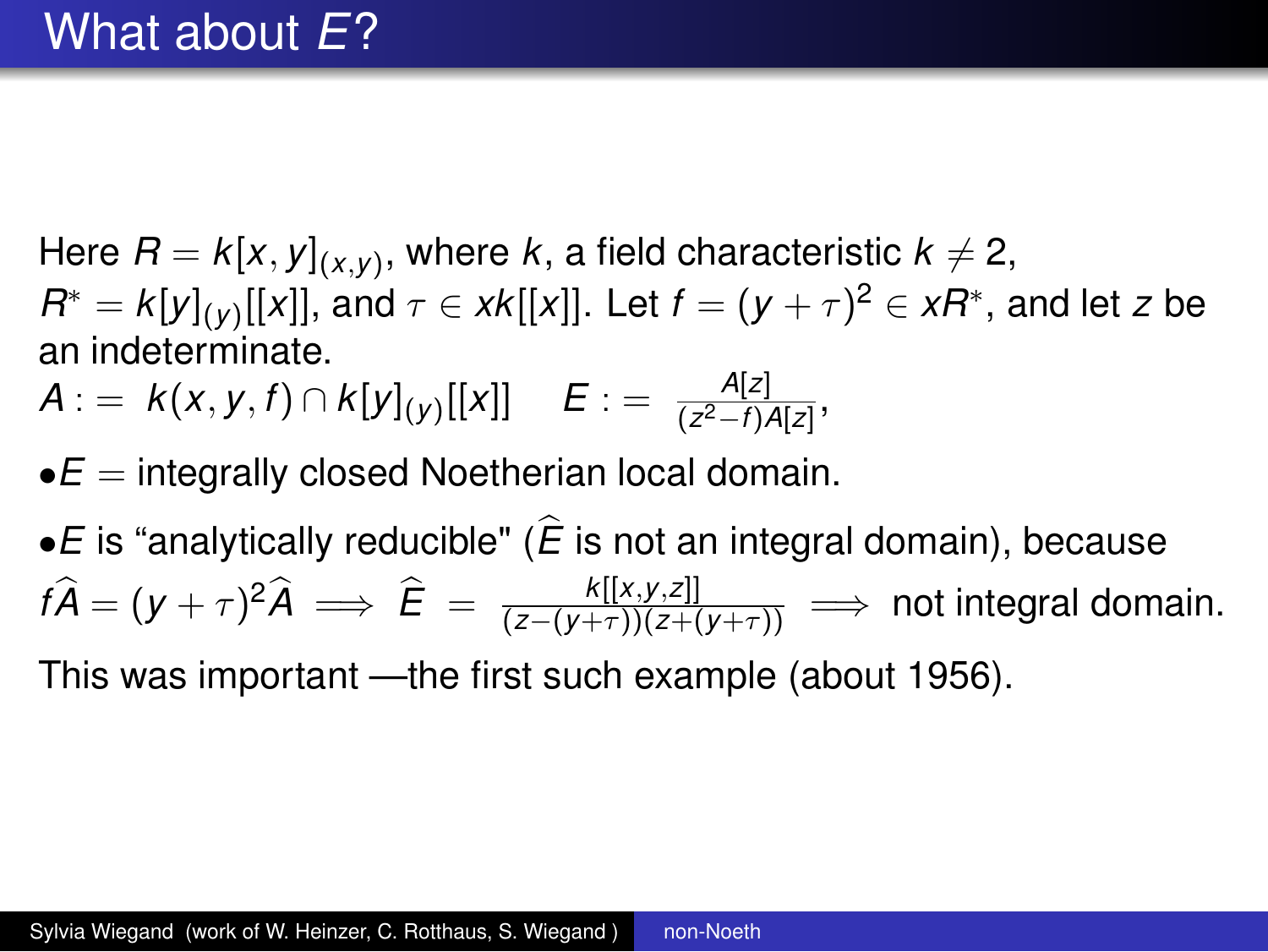(Originally *A* was constructed as a direct limit.)

Christel's Example: (Inside *D ′* of Prototype Example 7)  $\mathcal{R} = \mathcal{k}[x,y,z]_{(x,y,z)},\, x,y,z = \text{indeterminates over } k = \text{field of } k$ characteristic  $0, \sigma, \tau \in xk[[x]]$  alg. indep. over  $k(x)$ .

Let 
$$
f := (y + \sigma)(z + \tau) \in xk[[x]]
$$
. Define  
\n
$$
A := k(x, y, z, f) \cap (k[y, z]_{(y, z)][[x]]).
$$

• The completion  $\widehat{A}$  of  $A$  is  $k[[x, y, z]]$ . If  $A$  is Noetherian, then  $A$  is a 3-dimensional regular local domain.

We show *A* is Noetherian on the next slide.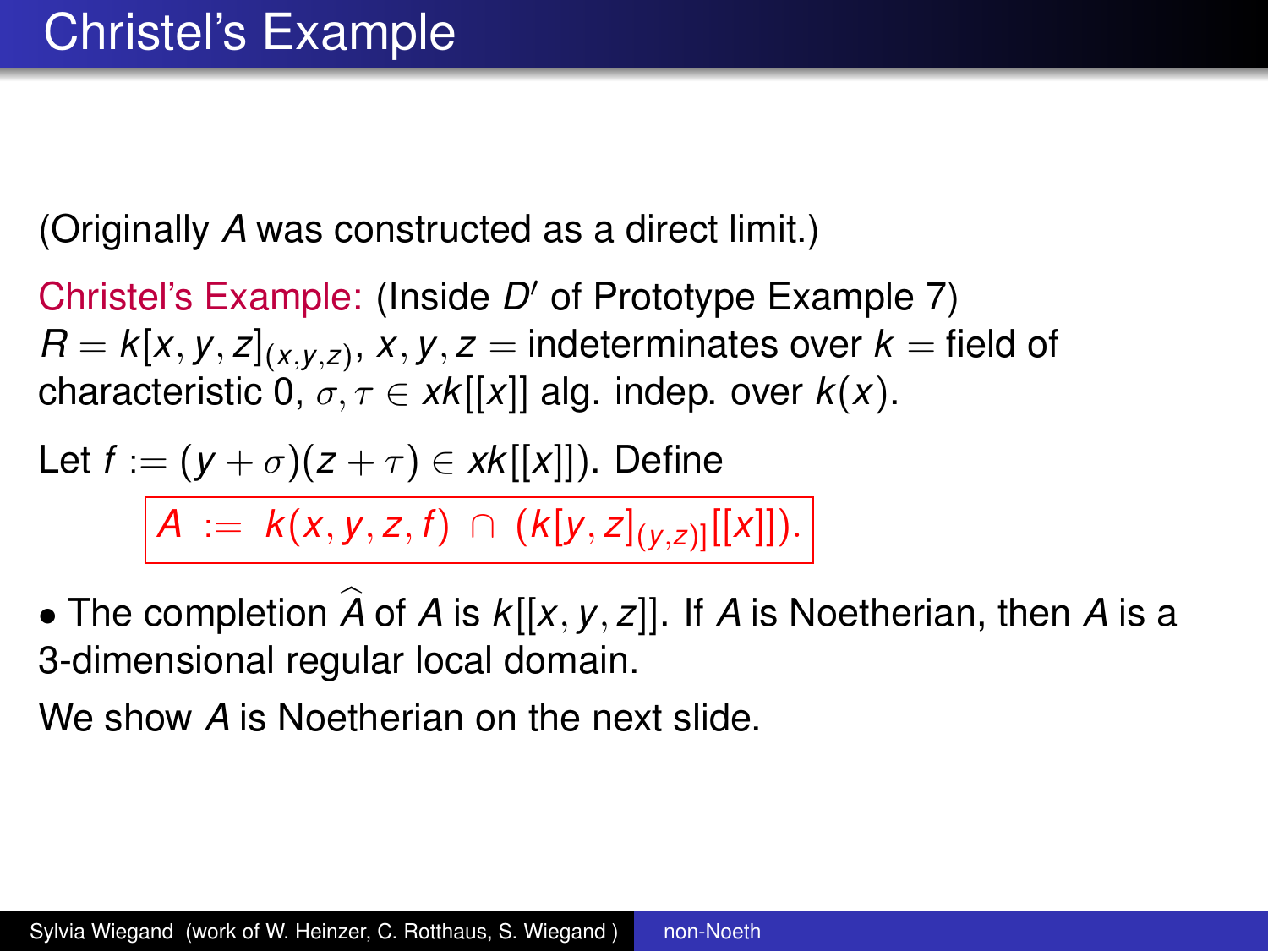## Christel's Example *A* is Noetherian

Here  $R = k[x,y,z]_{(x,y,z)}$ , characteristic  $k=0,$   $R^* = k[y,z]_{(y,z)}[[x]],$  $\sigma,\tau\in xk[[x]], f:=(y+\sigma)(z+\tau).A:= k(x,y,f)\cap k[y,z]_{(y,z)}[[x]].$ 

Consider the diagram

$$
R \leftrightarrow U_0 = R[f] \xrightarrow{\alpha := \psi \varphi} \mathcal{F}^{*}[1/x]
$$
\n
$$
R \leftrightarrow U_0 = R[f] \xrightarrow{\varphi} \mathcal{T} = R[\sigma, \tau]
$$

Fact: The ring  $T = R[\sigma, \tau]$  is flat over  $R[f]$ , since the coefficients of  $f = yz + \sigma z + \tau y + \sigma \tau$  as a polynomial in  $\sigma, \tau$  generate *R*. ∴ *φ* is flat.

Since  $\sigma,\tau$  defines the Prototype  $D',\,\psi: R[\sigma,\tau] \hookrightarrow R^*[1/x]$  is flat. Now  $\alpha = \psi \circ \varphi \implies \alpha$  is flat. Noetherian Flatness Theorem 10  $\implies$  A is Noetherian (and  $=$  its Approximation Domain).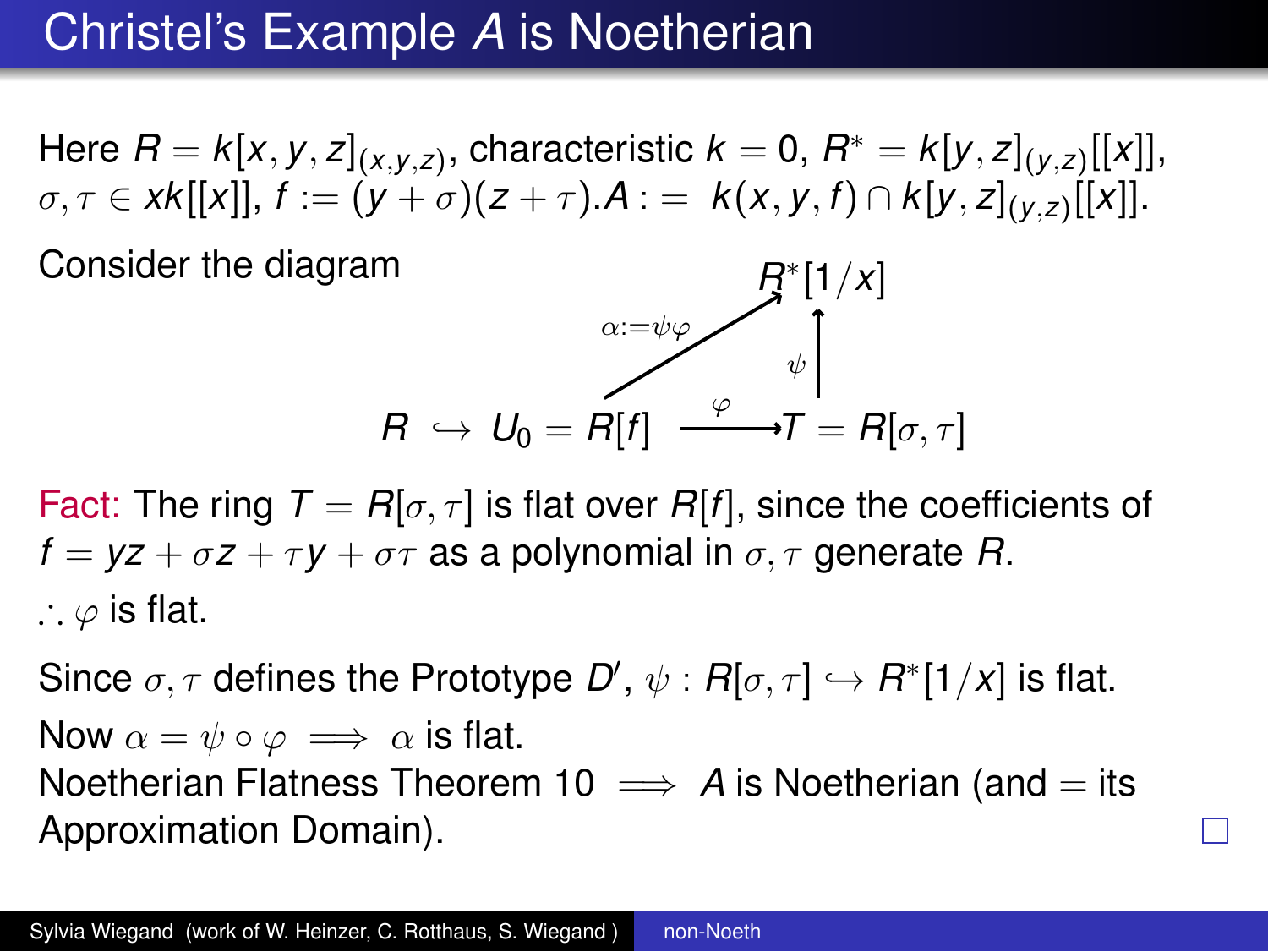### **Excellence**

Definitions: • For  $f : A \rightarrow B$  a ring homomorphism of Noetherian rings, and  $P \in$  Spec A. The fiber over P with respect to f is geometrically regular if  $F =$  finite extension field of  $Q(A/P) \implies B \otimes_A F$  is a Noetherian regular ring (every localization is an RLR).

- Let  $(R, m)$  = Noetherian local ring,  $\hat{R}$  = m-adic completion of *R*.
- *•* A Noetherian ring *A* is excellent if

(i) *A* is universally catenary,

(ii) For every prime ideal P of A, the map from  $A_P$  to its  $PA_P$ -adic completion is regular (has geometrically regular fibers).

(iii) For every finitely generated *A*-algebra *B*, the set  $\text{Reg}(B) = \{P \in \text{Spec } B \mid B_P \text{ is an RLR}\}$ is an open subset of Spec *B*.

Remarks: *•*Z, all fields and all complete Noetherian local rings are excellent. *•* All Dedekind domains of characteristic zero are excellent.

*•* Every excellent ring is a Nagata ring by [Matsumura "Comm. Alg", Thm. 78, p. 257].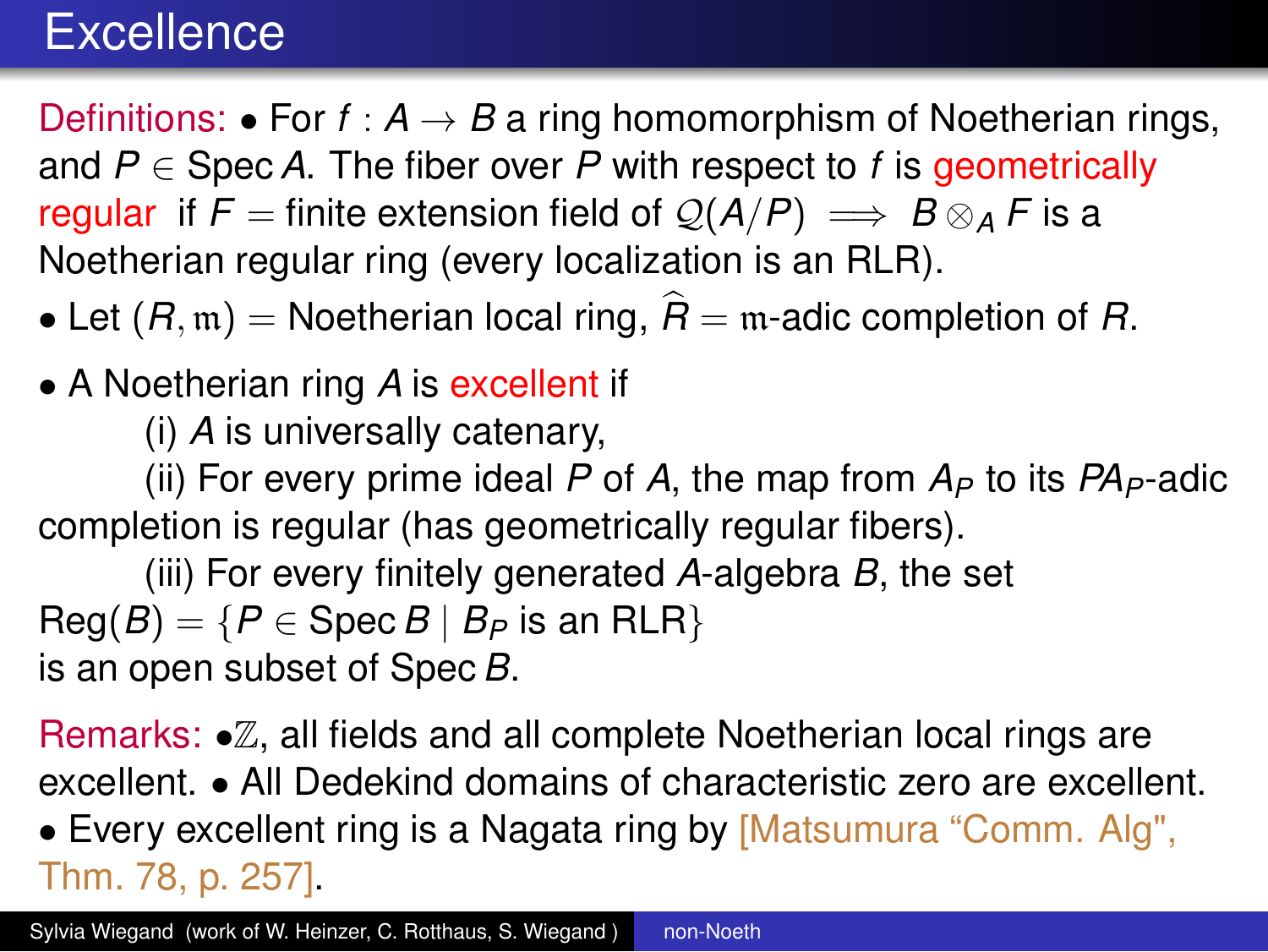## Properties of Christel's Example

Claim: Christel's Example *A* is a Nagata domain that is not excellent.

Proof: *•*(*y − σ, z − τ* )*A*b = height-two prime ideal of *A*. Fact:  $(y - \sigma, z - \tau)\widehat{A} \cap A = (y - \sigma)(z - \tau)A$ . :  $(y - \sigma)(z - \tau)A \in \text{Spec } A$ . But  $A_{(y-\sigma),z-\tau)A)\widehat{A}}/(y-\sigma)(z-\tau)A_{(y-\sigma),z-\tau)\widehat{A}}$  is a non-regular formal fiber of *A*. ("formal"="fiber of the map to  $\hat{A}$ ".) ∴ *A* is not excellent.

*•* Since *k ⊆ A* & *k* characteristic zero, *A* is a Nagata domain if *∀P ∈* Spec*A*, *A/P* is a finite *A/P*-module by

Theorem [Matsumura, "Comm. Rings", p. 262] Let *R* be an integrally closed Noetherian integral domain with field of fractions *K*. If *L/K* is a finite separable algebraic field extension, then the integral closure of *R* in *L* is a finite *R*-module. If *R* has characteristic zero, then the integral closure of *R* in a finite algebraic field extension is a finite *R*-module.

*•* Since the formal fibers of *A* are reduced, the integral closure of *A/P* is a finite *A/P*-module, by Theorem used for the Nagata example.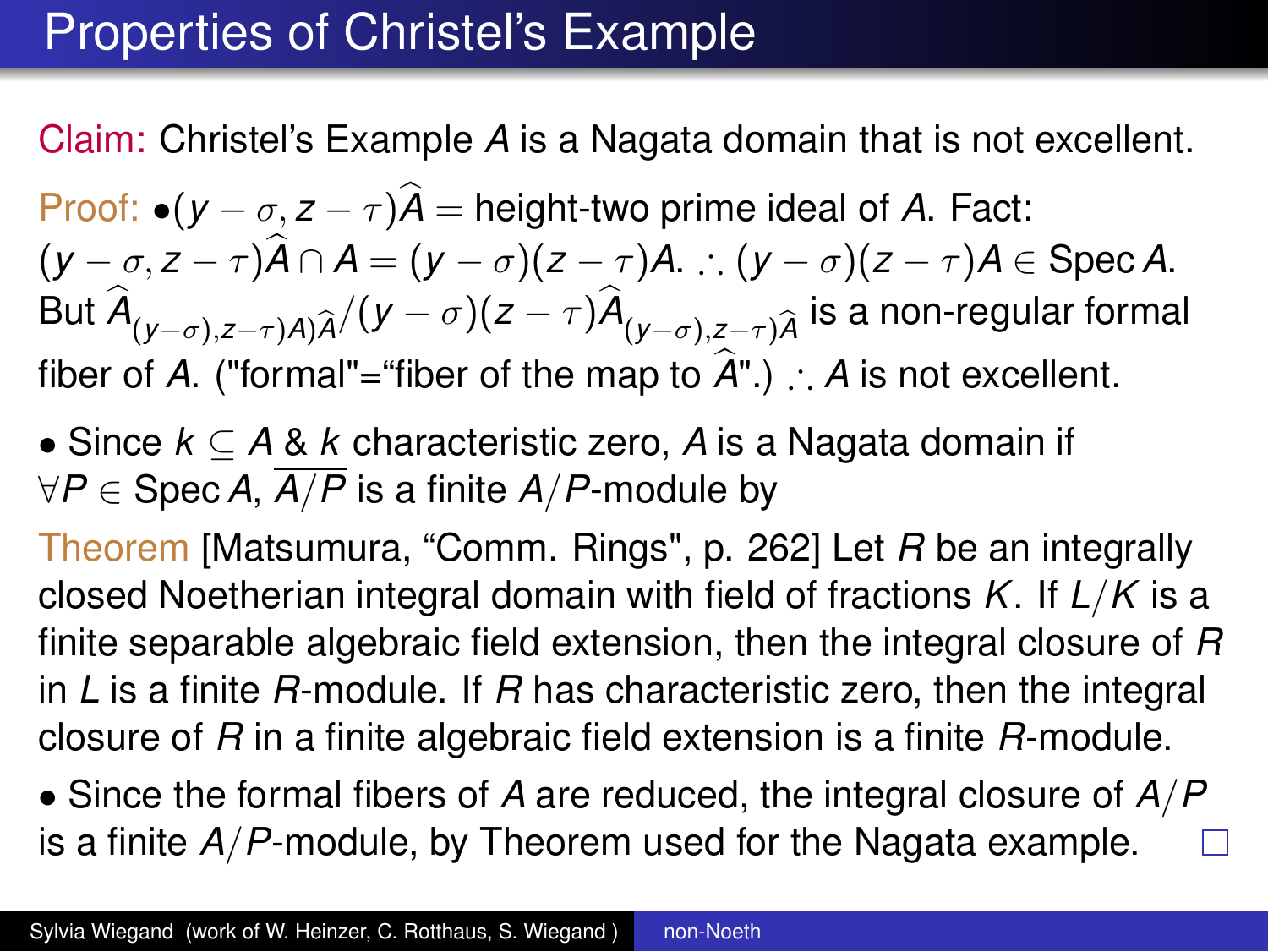Sylvia Wiegand (work of W. Heinzer, C. Rotthaus, S. Wiegand ) [non-Noeth](#page-0-0)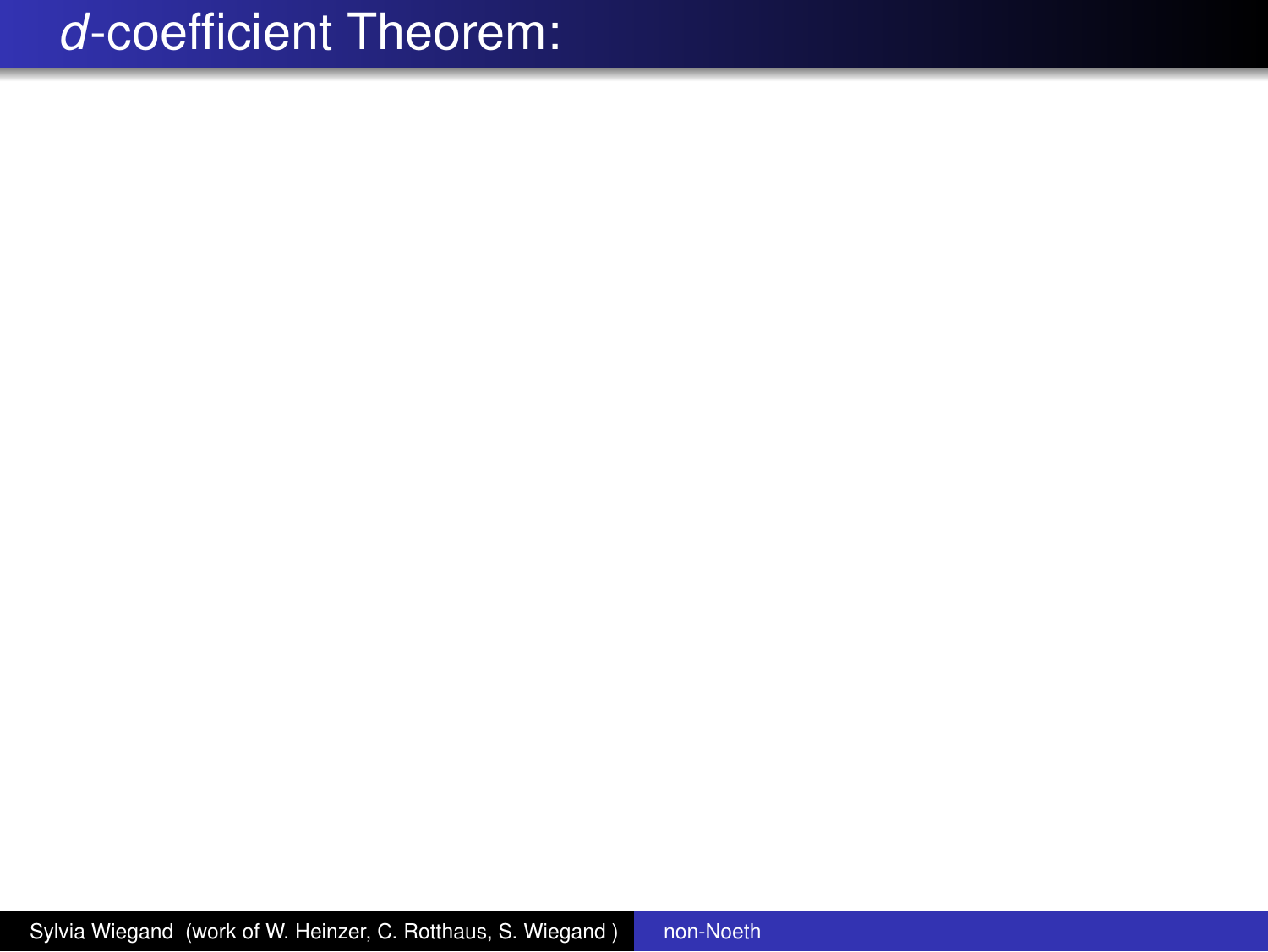*d*-coeff. Theorem: [HRW] Let  $d \geq 2$ ,  $R := k[x, y_1, \ldots y_d]_{(x, y_1, \ldots, y_d)}$ . Then  $\exists B \mid B \subseteq B \subseteq R^* := k[y_1, \ldots, y_d]_{(-)}[[x]] \subseteq R := k[[x, y_1, \ldots, y_d]],$ and *B* has a prime ideal  $\boldsymbol{Q}:=(\mathsf{y}_{1}\mathsf{y}_{2},\ldots,\mathsf{y}_{d})R^{*}\cap B$  such that:

 $\bullet$  *B* = a non-Noetherian local UFD, maximal ideal  $m_B = m_B B$ ,  $dim(B) = d + 2.$ 

- 2 The  $m_B$ -adic completion  $\hat{B} = k[[x, y]]$ , dim $(\hat{B}) = d + 1$ .
- $\bullet$  *B*[1/*x*] = a Noetherian regular UFD; *B*/*xB* = an RLR, dim *d*; *∀P*  $\in$  Spec *B*,  $P \neq m_B$   $\implies$  *B<sub>P</sub>* = an RLR.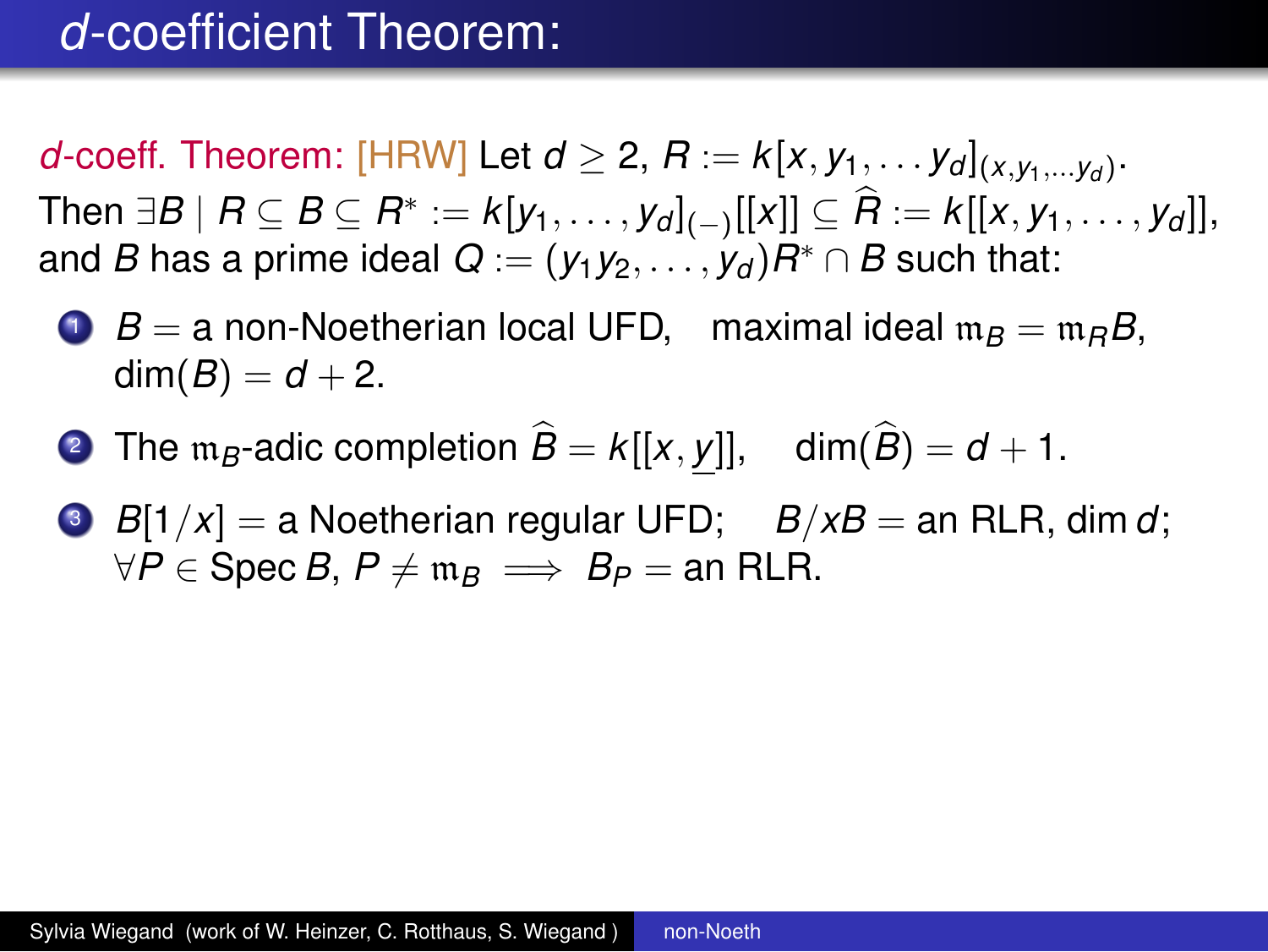*d*-coeff. Theorem: [HRW] Let  $d \geq 2$ ,  $R := k[x, y_1, \ldots y_d]_{(x, y_1, \ldots, y_d)}$ . Then  $\exists B \mid B \subseteq B \subseteq R^* := k[y_1, \ldots, y_d]_{(-)}[[x]] \subseteq R := k[[x, y_1, \ldots, y_d]],$ and *B* has a prime ideal  $\boldsymbol{Q}:=(\mathsf{y}_{1}\mathsf{y}_{2},\ldots,\mathsf{y}_{d})R^{*}\cap B$  such that:

 $\bullet$  *B* = a non-Noetherian local UFD, maximal ideal  $m_B = m_B B$ ,  $dim(B) = d + 2.$ 

- **2** The m<sub>B</sub>-adic completion  $\hat{B} = k[[x, y]]$ , dim $(\hat{B}) = d + 1$ .
- $\bullet$  *B*[1/*x*] = a Noetherian regular UFD; *B*/*xB* = an RLR, dim *d*; *∀P*  $\in$  Spec *B*,  $P \neq m_B$   $\implies$  *B<sub>P</sub>* = an RLR.
- $Q = \bigcup_{n=1}^{\infty} Q_n$ ,  $Q_n = (y_1, y_2, \ldots, y_d, f_n)B_n$ ; Q not finitely generated.  $\{Q\} = \{P \in \text{Spec } B \mid \text{ht } P = d + 1\}.$  ( $f_n = \text{later.}$ )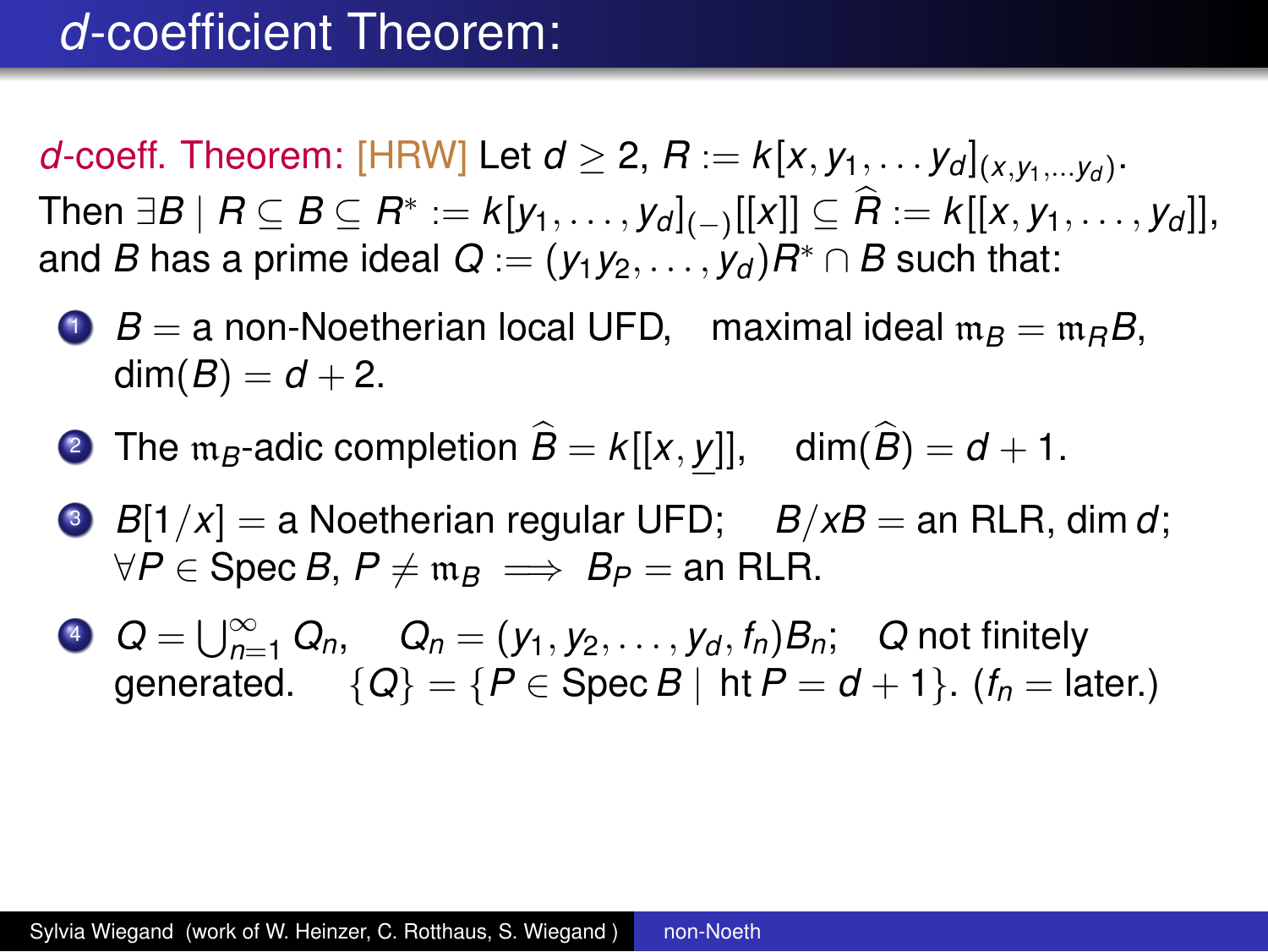*d*-coeff. Theorem: [HRW] Let  $d \geq 2$ ,  $R := k[x, y_1, \ldots y_d]_{(x, y_1, \ldots, y_d)}$ . Then  $\exists B \mid B \subseteq B \subseteq R^* := k[y_1, \ldots, y_d]_{(-)}[[x]] \subseteq R := k[[x, y_1, \ldots, y_d]],$ and *B* has a prime ideal  $\boldsymbol{Q}:=(\mathsf{y}_{1}\mathsf{y}_{2},\ldots,\mathsf{y}_{d})R^{*}\cap B$  such that:

 $\bullet$  *B* = a non-Noetherian local UFD, maximal ideal  $m_B = m_B B$ ,  $dim(B) = d + 2.$ 

- 2 The  $m_B$ -adic completion  $\hat{B} = k[[x, y]]$ , dim $(\hat{B}) = d + 1$ .
- $\bullet$  *B*[1/*x*] = a Noetherian regular UFD; *B*/*xB* = an RLR, dim *d*; *∀P*  $\in$  Spec *B*,  $P \neq m_B$   $\implies$  *B<sub>P</sub>* = an RLR.
- $Q = \bigcup_{n=1}^{\infty} Q_n$ ,  $Q_n = (y_1, y_2, \ldots, y_d, f_n)B_n$ ; Q not finitely generated.  $\{Q\} = \{P \in \text{Spec } B \mid \text{ht } P = d + 1\}.$  ( $f_n = \text{later.}$ )
- **5**  $\mathcal{C}$  = a saturated chain in Spec *B*  $\implies$  length ( $\mathcal{C}$ ) = *d* + 1 or *d* + 2; *∃* such *C* with length (*C*) = *d* + 1*, d* + 2; ∴ *B* not catenary,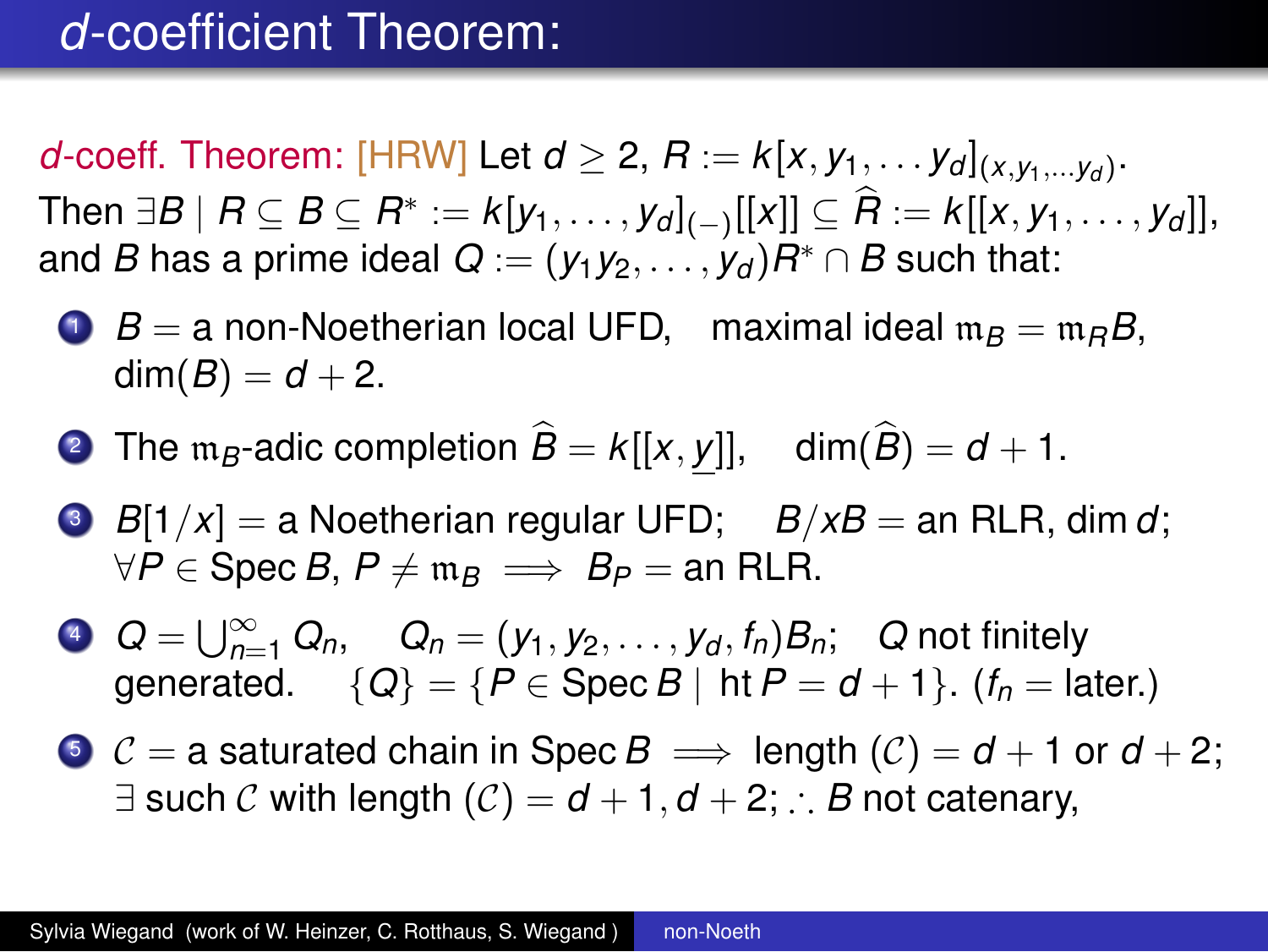### Spec *B*, for the 1-coeff example,  $B \subset k[[x, y]]$



"Type I" ="*B/P* is Noetherian"; "Type III"= "*P* not contracted." "Type II" = "*P* = *P ∗ ∩ B, ∃P ∗ ∈* Spec(*k*[[*x, y*]]."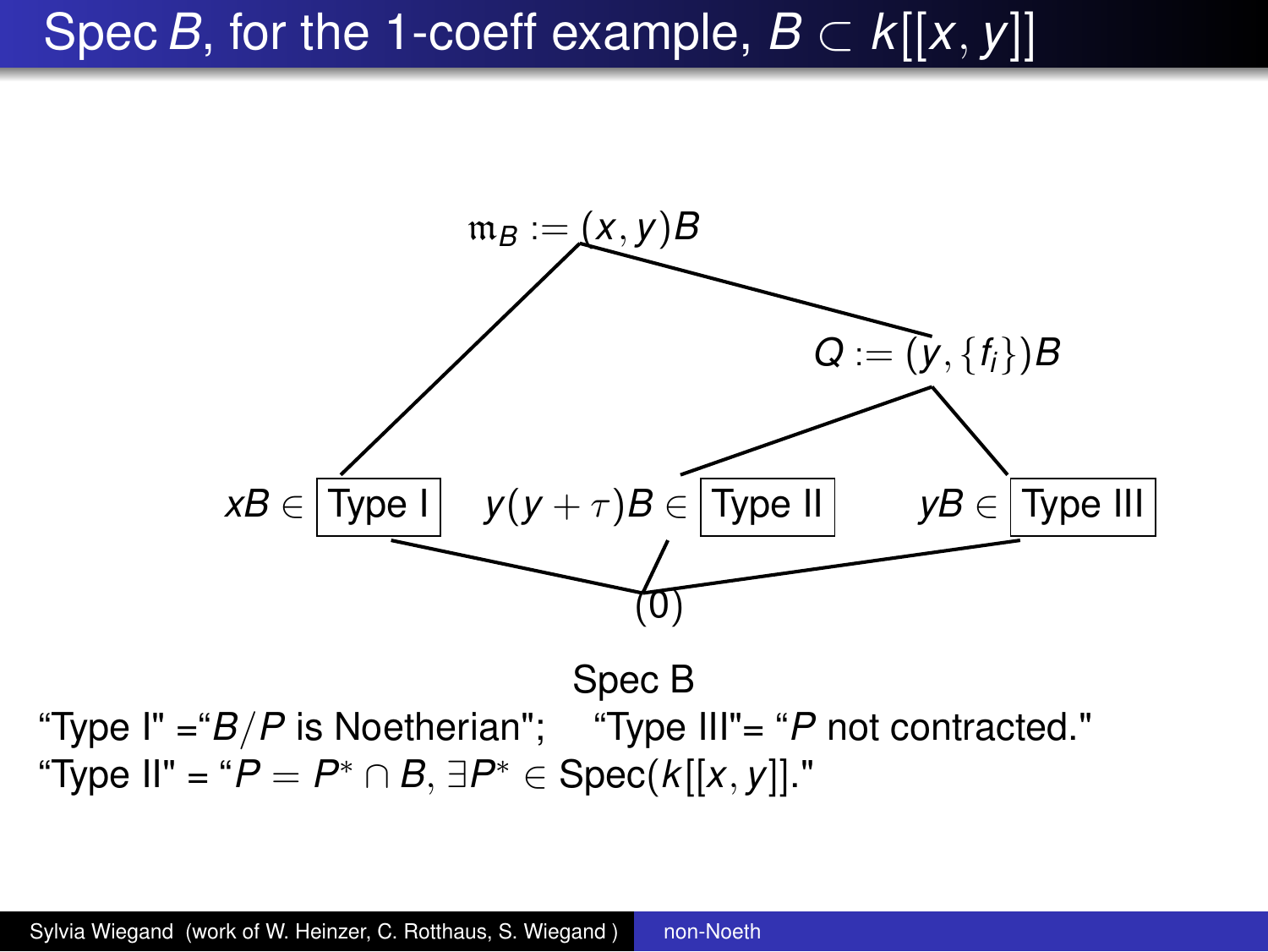" $yz\tau$ " Example Theorem:  $\exists B \mid k[x, y, z]_{(x,y,z)} \subseteq B \subseteq k[[x, y, z]]$  and:

 $\bullet$  *B* = 4-dim local UFD, max ideal  $m_B = (x, y, z)B$ ,  $\hat{B} = k[[x, y, z]]$ .

- 2 *B*[1/*x*] = Noetherian regular UFD, dim( $B/xB$ ) = 2. If  $P \in$  Spec *B*,  $B_P$  an  $\mathsf{RLR} \iff B_P$  is Noetherian  $\iff (yz,x)R^*\cap B\nsubseteq P.$ ∴ ht  $P < 2$   $\implies$   $B_P$  is an RLR.
- $\bullet$  *B*<sub>(*x, y*)*B* and *B*<sub>(*x, z*)*B* are 3-dim non-Noetherian local UFDs.</sub></sub>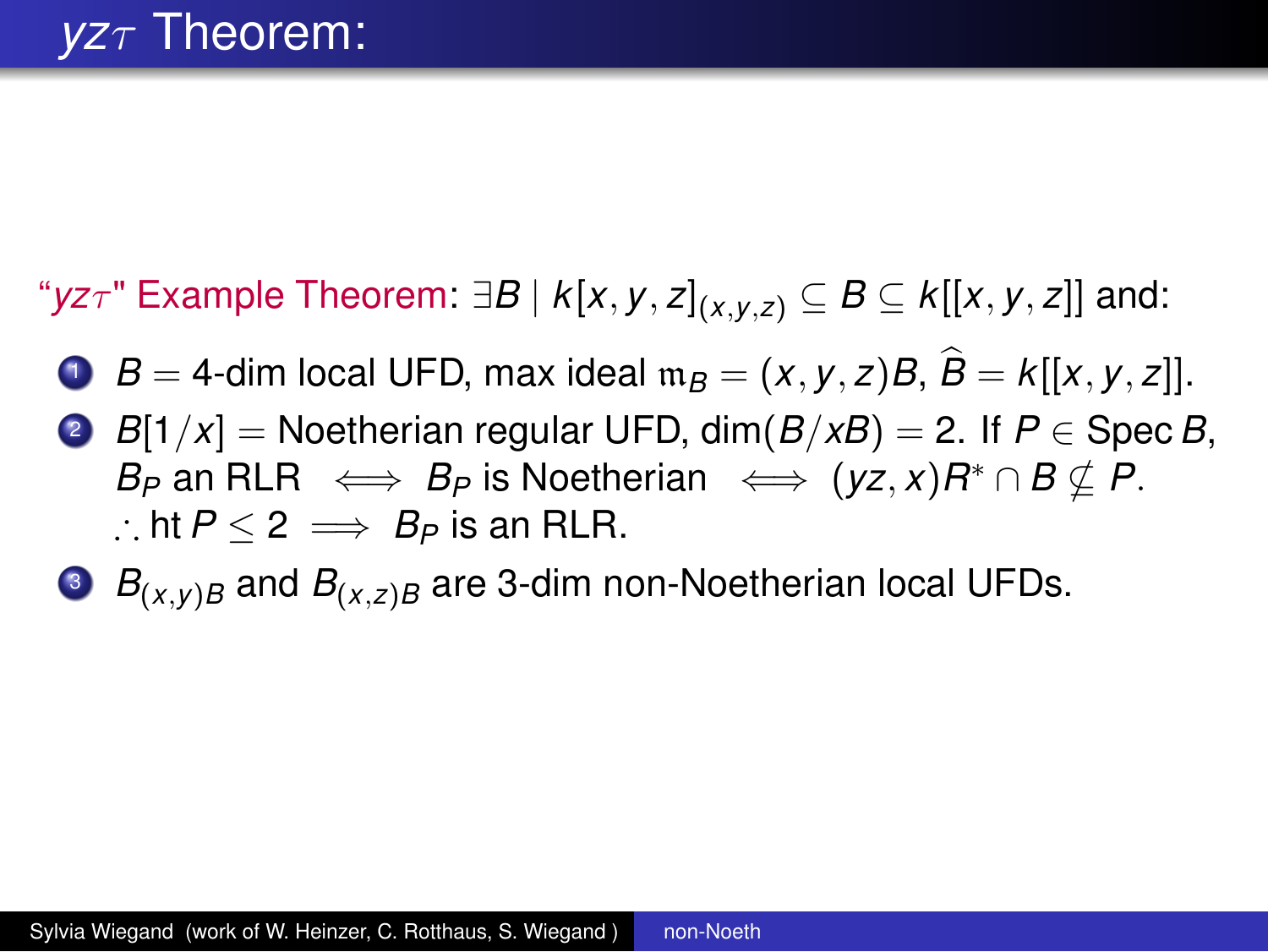# *yzτ* Theorem, cont

*yzτ* Question: What ideals of *B* are finite generated? Partial answer:

- **1** Every height-one prime ideal is principal.
- 2  $Q_1 := (y, \{f_n\})B = yR^* \cap B$ ,  $Q_2 := (z, \{f_n\})B = zR^* \cap B$ ,  $Q_3 := (y, z, \{f_n\})B = (y, z)R^* \cap B$  are prime ideals, not finitely generated: ht  $Q_1 =$  ht  $Q_2 = 2$ , ht  $Q_3 = 3$ .
- **3** The prime ideals  $(x, y)B$  and  $(x, z)B$  have height three.
- <sup>4</sup> If *P* is a height-two prime ideal of *B* that contains an element of the form  $y + g(z, x)$  or  $z + h(x, y)$ , where  $0 \neq g(z, x) \in (x, z)k[x, z]$  and  $0 \neq h(x, y) \in (x, y)k[x, y]$ , then P is generated by two elements.
- **5** If a is an ideal of *B* that contains  $x + yzg(y, z)$ , for some polynomial  $g(y, z) \in k[y, z]$ , then a is finitely generated.
- <sup>6</sup> *∃∞* many ht-3 non-finitely generated prime ideals, e.g.  $Q_{i,\alpha} = (y - \alpha x^i, z, \{f_n\})$ *B*, where  $i \in \mathbb{N}$  and  $\alpha \in k$ .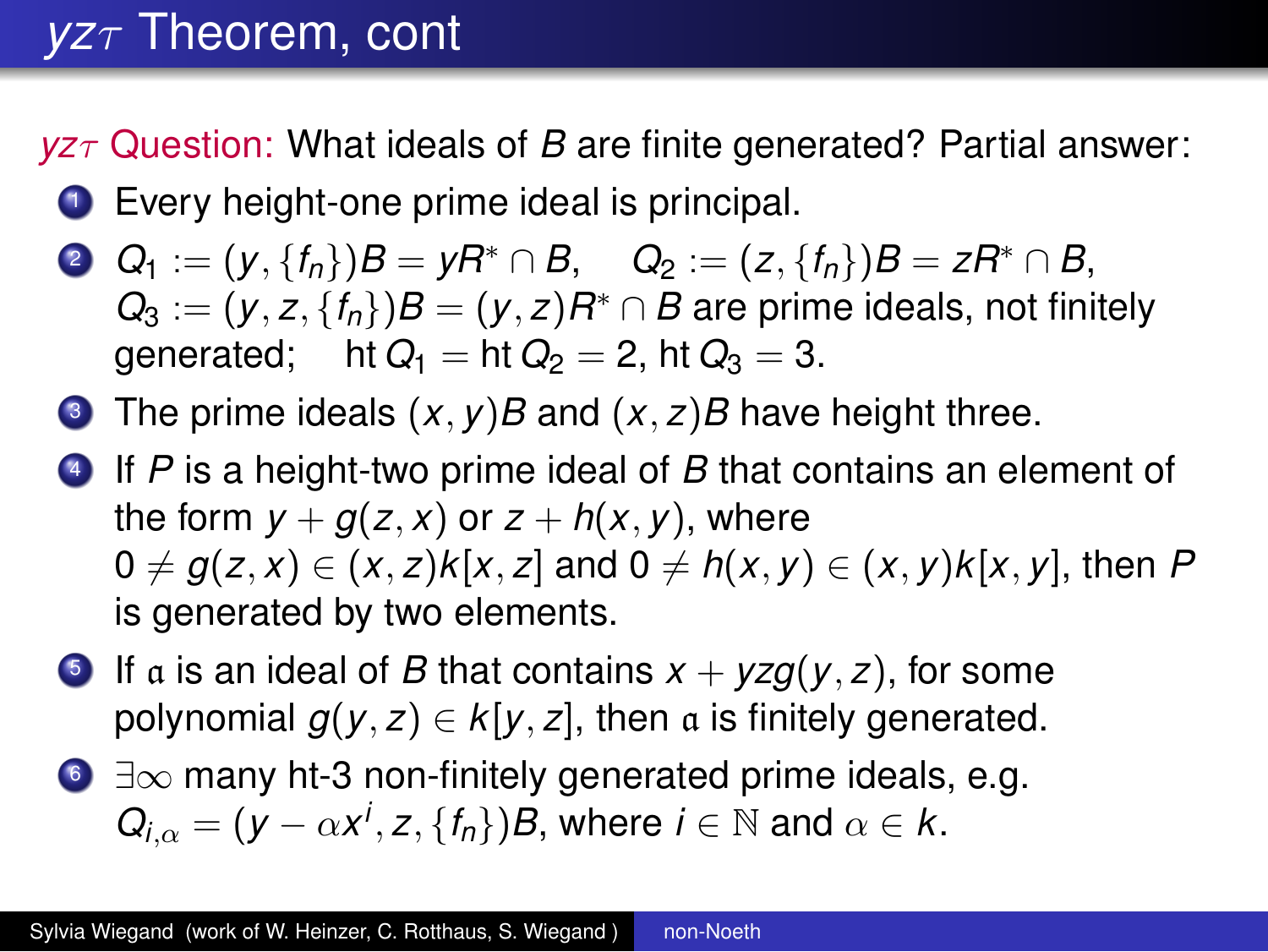# Part of Spec *B*, for the  $yz\tau$  example,  $B \subset k[[x, y, z]]$